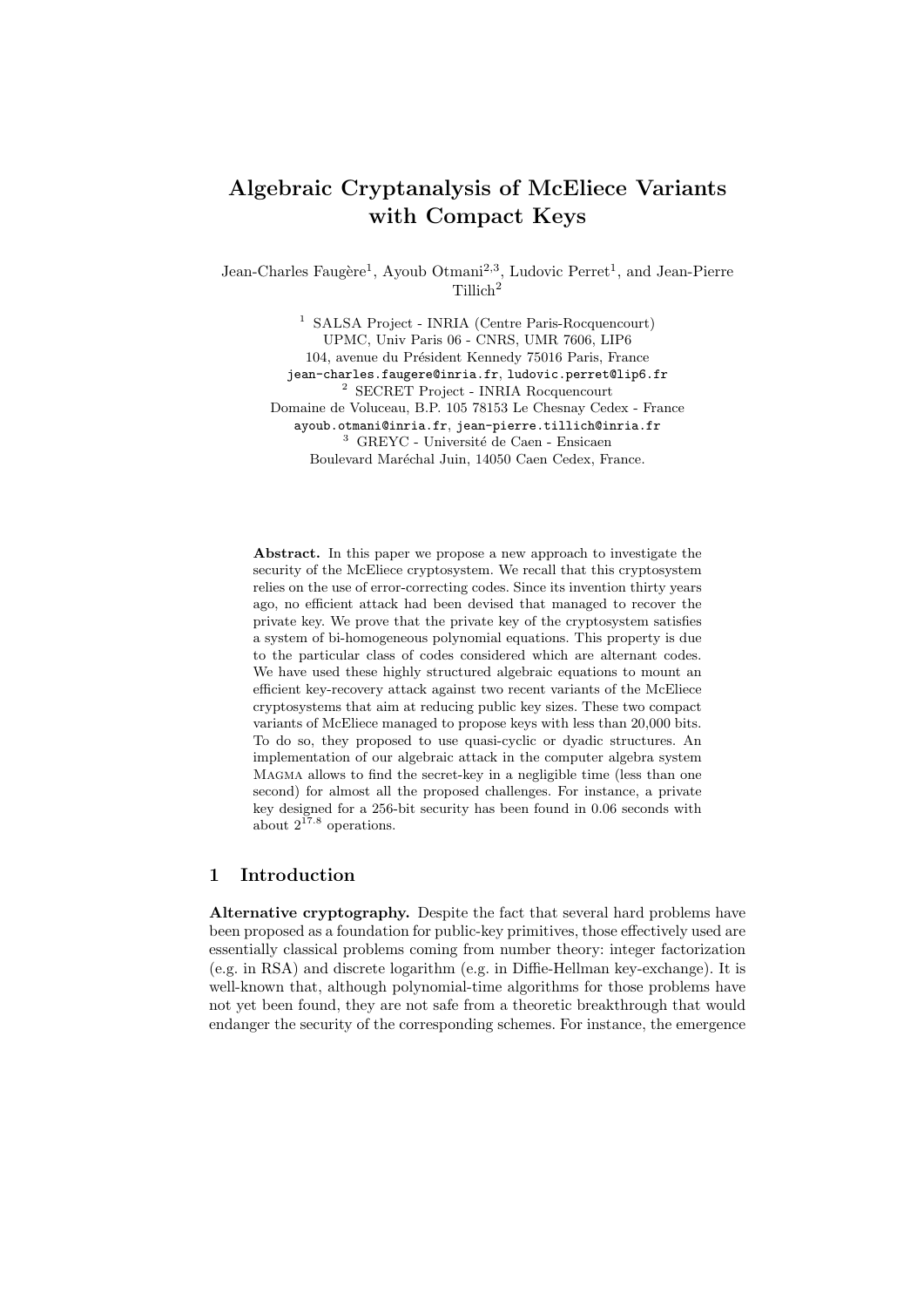of a new computer model such as quantum computers would make schemes based on these classical number theory problems totally insecure.

The lack of diversity in public key cryptography has been identified as a major concern in the field of information security. A good illustration of the potential damage of such lack of diversity is hash zoo. The portfolio of hash functions used so far in practice was mainly restricted to the same type of functions which are now almost all broken. Although the American National Institute of Standards and Technology (NIST) issued an international call<sup>4</sup> to design a new standard hash function, the cryptography community will remain in a fuzzy situation until 2012 (date of final decision).

One of the main issues in public key cryptography is to identify hard problems that are not based on the classical ones coming from number theory. However, few emerged until now as a viable alternative. As pointed in [2], promising candidates include: the problem of solving multivariate equations over a finite field, the problem of finding a short vector in a lattice and the problem of decoding a linear code. Those problems known for being NP-hard are not concerned with the quantum computer threat.

McEliece cryptosystem. Among those problems, code-based cryptosystems seem to offer the most promising alternative. McEliece public key cryptosystem [25] is one of the oldest public-key cryptosystems. Its security relies on the difficulty of decoding a linear code. The main advantage of this system is to have very fast encryption and decryption functions. Depending on how the parameters are chosen for a fixed security level, this cryptosystem is about five times faster for encryption and about 10 to 100 times faster for decryption than RSA [10]. Furthermore, it has withstood many attacking attempts. After more than thirty years now, it still belongs to the very few public key cryptosystems which remain unbroken.

Following McEliece's pioneering work, several different public key cryptosystems based on the intractability of decoding a linear code have been proposed [28, 20, 31, 23, 7, 6, 4, 3, 5, 27]. The original McEliece cryptosystem relies on Goppa codes whereas its variants suggested to use different codes. The Sidelnikov system [31] used Reed-Muller codes, the Janwa-Moreno system proposed to take algebraic geometric codes [23] and the Gabidulin-Paramonov-Tretjakov (GPT) cryptosystem considered Gabidulin codes devised for the rank-metric. LDPC codes have also been repeatedly suggested for this use. Niederreiter is the first in [28] to bring in a significant modification of the McEliece system. However his suggestion to use Generalized Reed-Solomon codes turned out to be an insecure solution [32]. Many of these schemes were broken [32, 22, 26, 29, 18, 30, 35]. All these attacks result in a total break of the system (the secret key, or an equivalent secret key is recovered from the knowledge of the public key). However, the original McEliece remains unbroken. The fact that the best known attacks are still exponential speaks for itself [33, 8, 9, 19].

<sup>4</sup> http://csrc.nist.gov/groups/ST/hash/sha-3/index.html.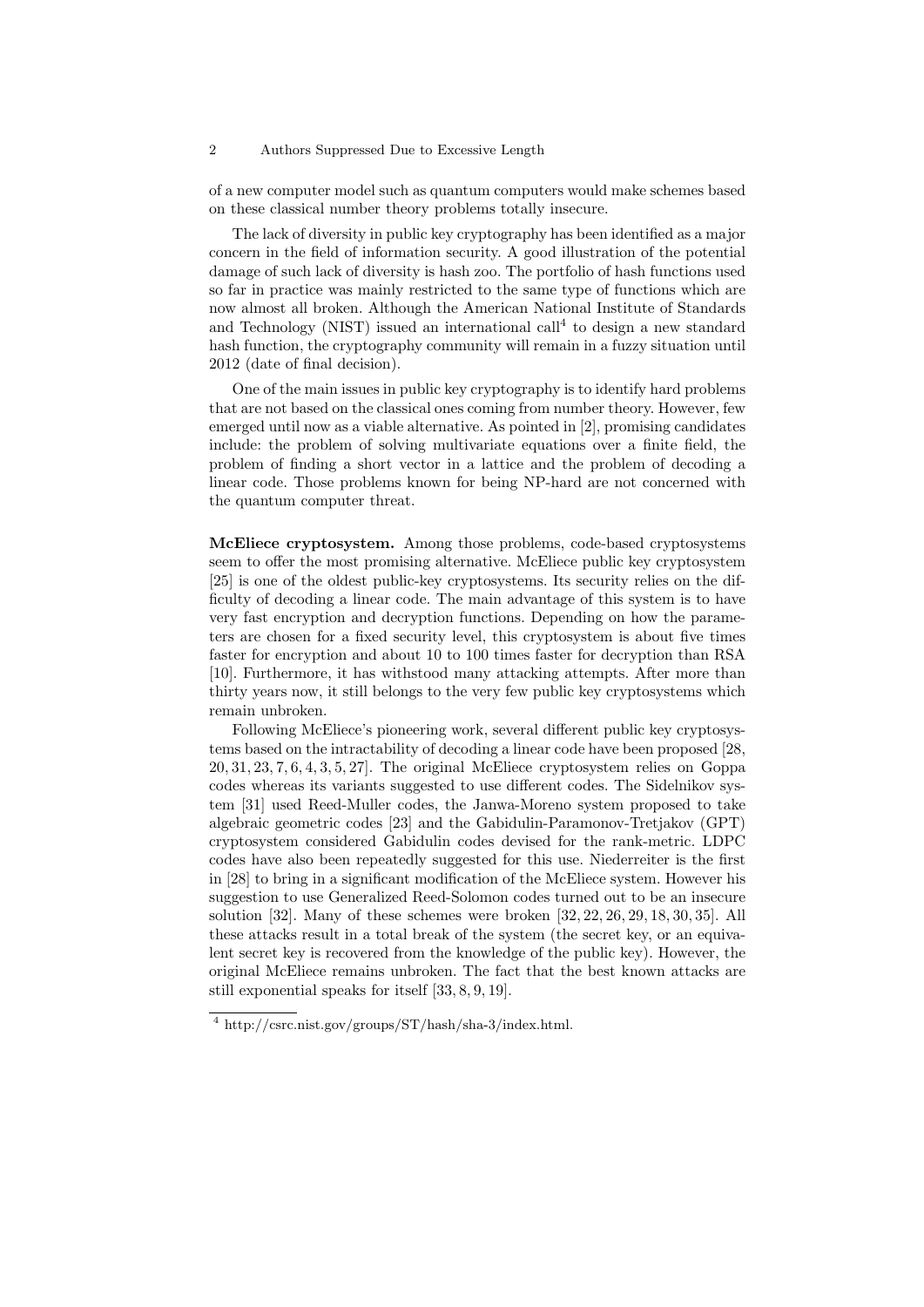Despite its impressive resistance against a variety of attacks and its fast encryption and decryption, McEliece cryptosystem has not stood up to RSA for practical applications. This is most likely due to the large size of the public key which is between several hundred thousand and several million bits. To overcome this limitation, a new trend initiated in [21] manages to decrease the key size by choosing the public matrix defining the code in a particular form; for instance with a quasi-cyclic structure [21]. This enables to decrease significantly the key size. The same idea was used in [4] with LDPC codes. Both schemes were broken in [29]. It should be noted that both proposals did not use the Goppa codes of the McEliece cryptosystem, and the attacks have no impact on its security.

This work was then followed by two independent proposals [5, 27] that are based on the same kind of idea of using quasi-cyclic [5] or dyadic structure [27]. Both use the same type of codes called the alternant code family which contains Goppa codes. Actually the codes used in [27] are Goppa codes. This approach is quite attractive because it results in a drastic improvement of the public key size. In [5], the size ranges between 8, 000 and 20, 000 bits, whereas it lies between 4, 000 and 20, 000 bits in [27]. Until now, these new proposals seem to be immune against the attack suggested in [29].

Our contribution. In this paper we show that both schemes have a serious flaw that can be exploited to recover the private keys. We present an *algebraic crypt*analysis<sup>5</sup> of the quasi-cyclic and dyadic schemes  $[5, 27]$ . Algebraic cryptanalysis is a general framework that permits to assess the security of theoretically all cryptographic schemes. So far, such type of attacks has been applied successfully against several multivariate schemes and stream ciphers. To our knowledge, it is the first time that such an approach is used against code-based cryptosystems. The basic principle of this cryptanalysis is to associate to a cryptographic primitive a set of algebraic equations. The system of equations is constructed in such a way to have a correspondence between the solutions of this system, and a secret information of the cryptographic primitive (for instance the secret key of an encryption scheme). In McEliece, the algebraic system that we have to solve for recovering the secret-key has the following very specific structure:

$$
\left\{g_{i,0}Y_0X_0^j + \dots + g_{i,n-1}Y_{n-1}X_{n-1}^j = 0 \mid i \in \{0,\dots,k-1\}, j \in \{0,\dots,r-1\}\right\}
$$
(1)

where the unknowns are the  $X_i$ 's and the  $Y_i$ 's and the  $g_{i,j}$ 's are known coefficients with  $0 \leq i \leq k-1, 0 \leq j \leq n-1$  that belong to a certain field  $\mathbb{F}_q$  with  $q=2^s$ . We look for solutions of this system in a certain extension field  $\mathbb{F}_{q^m}$ . Here k is an integer which is at least equal to  $n-rm$ . By denoting  $\mathbf{X} \stackrel{\text{def}}{=} (X_0, \ldots, X_{n-1})$  and  $\textbf{Y} \stackrel{\text{def}}{=} (Y_0, \ldots, Y_{n-1})$  we will refer to such an algebraic system by  $\mathsf{McE}_{k,n,r}(\textbf{X}, \textbf{Y})$ . The total number of equations is  $rk$ . The number of unknowns  $2n$  and the maximum degree r−1 of the equations can be extremely high when cryptographic

<sup>5</sup> An independent and parallel work [34] took place that also proposed a cryptanalysis of these two schemes.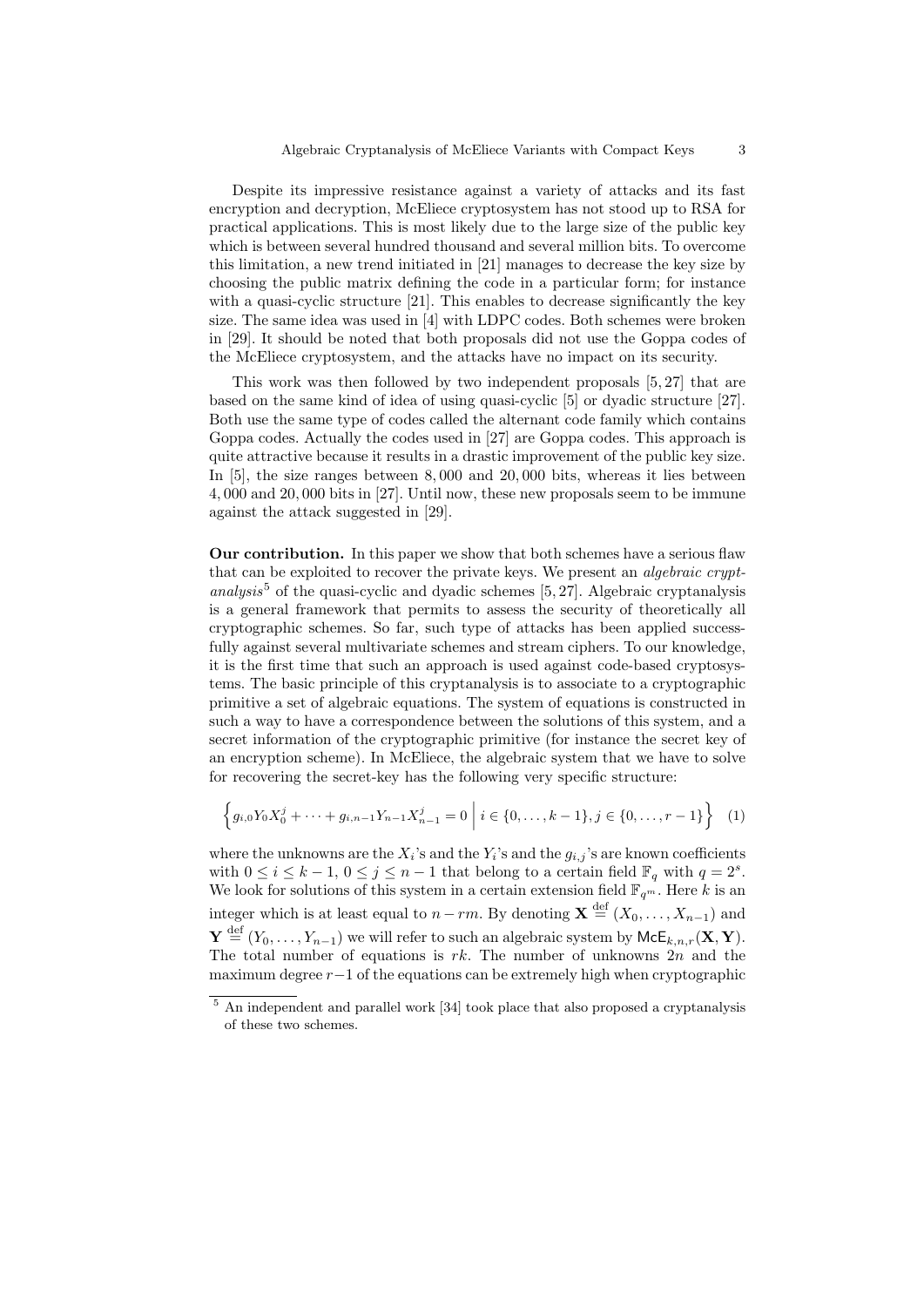parameters are considered (e.g.  $n = 1024$  and  $r - 1 = 49$ ). Thus it is not clear whether an algebraic attack can be mounted efficiently in general.

However, in the case of the tweaked McEliece schemes we have either quasicyclic or dyadic [5, 27]. It turns out that is possible to make use of this structure in order to reduce considerably the number of unknowns in the algebraic system (1). Moreover, it also appears that by using only the linear equations involving the  $Y_i$ 's gives a linear space of solutions which is of small dimension. We will explain in Section 4 and Section 5 respectively how to solve the underlying algebraic systems. We will see how the public-key structure (quasi-cyclic or dyadic) impacts on the difficulty of solving the algebraic system (1). In particular, the structure induces an imbalance between the  $X$  and  $Y$  variables. From a practical point of view, we have been able to recover the secret-key via Gröbner bases computations in a negligible time (less than one second) for most of the parameters proposed in [5, 27]. Before that, we briefly recall in the next section the McEliece scheme and we explain in Section 3 how we derive the algebraic system (1).

# 2 McEliece Public-Key Cryptosystem

We recall here how the McEliece public-key cryptosystem is defined.

Secret key: the triplet  $(S, G_s, P)$  of matrices defined over a finite field  $\mathbb{F}_q$  over q elements, with q being a power of two, that is  $q = 2<sup>s</sup>$ .  $G_s$  is a full rank matrix of size  $k \times n$ , with  $k \leq n$ , S is of size  $k \times k$  and is invertible, and P is permutation matrix of size  $n \times n$ . Moreover  $G_s$  defines a code (which is the set of all possible  $\boldsymbol{u}\boldsymbol{G}_{s}$  with  $\boldsymbol{u}$  ranging over  $\mathbb{F}_{q}^{k}$ ) which has a decoding algorithm which can correct in polynomial time a set of errors of weight at most  $t$ . This means that it can recover in polynomial time  $u$  from the knowledge of  $uG_s + e$  for all possible  $e \in \mathbb{F}_q^n$  of Hamming weight at most t.

Public key: the matrix product  $G = SG_sP$ .

*Encryption:* A plaintext  $u \in \mathbb{F}_q^k$  is encrypted by choosing a random vector  $e$  in  $\mathbb{F}_q^n$  of weight at most t. The corresponding ciphertext is  $c = uG + e$ .

Decryption:  $c' = cP^{-1}$  is computed from the ciphertext c. Notice that  $c' =$  $(\bm{uSG_sP}+\bm{e})\bm{P}^{-1}=\bm{uSG_s}+\bm{e}\bm{P}^{-1}$  and that  $\bm{e}\bm{P}^{-1}$  is of Hamming weight at most t. Therefore the aforementioned decoding algorithm can recover in polynomial time  $uS$ . This vector is multiplied by  $S^{-1}$  to obtain the plaintext  $u$ .

This describes the general scheme suggested by McEliece. From now on, we say that G is the *public generator matrix* and the vector space  $\mathscr C$  spanned by its rows is the *public code i.e.*  $\mathscr{C} \stackrel{\text{def}}{=} \{ \mathbf{u} \mathbf{G} \mid \mathbf{u} \in \mathbb{F}_q^k \}.$  What is generally referred to as the McEliece cryptosystem is this scheme together with a particular choice of the code, which consists in taking a binary Goppa code. This class of codes belongs to a more general class of codes, namely the alternant code family ([24, Chap. 12, p. 365]). The main feature of this last class of codes is the fact that they can be decoded in polynomial time.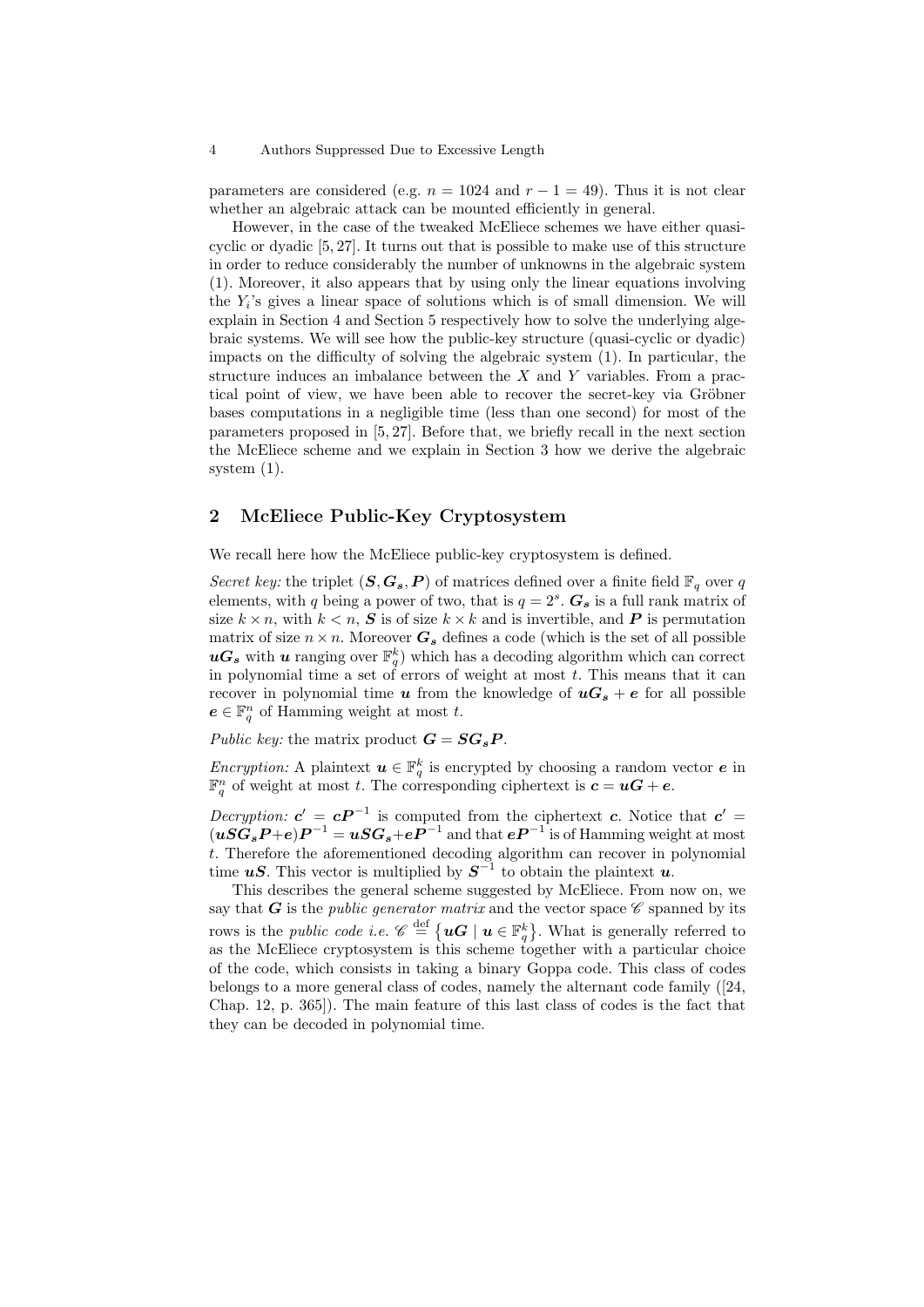# 3 Algebraic Approach

Setting up the algebraic system. We explain more precisely how we construct the algebraic system described in (1). As explained in the previous section, the McEliece cryptosystem relies on Goppa codes which belong to the class of alternant codes and inherit from this an efficient decoding algorithm. We will describe this class of codes in more details since both cryptosystems that we cryptanalyze use such codes. It is convenient to describe them through a paritycheck matrix. This is an  $r \times n$  matrix **H** defined over an extension  $\mathbb{F}_{q^m}$  of the field over which the code is defined, which is such that

$$
\{uG_s \mid u \in \mathbb{F}_q^k\} = \{c \in \mathbb{F}_q^n \mid Hc^T = 0\}.
$$
 (2)

r satisfies in this case the condition  $r \geq \frac{n-k}{m}$ . In the case of alternant codes, there exists a parity-check matrix with a very special form related to Vandermonde matrices. More precisely there exist two vectors  $x = (x_0, \ldots, x_{n-1})$  and  $y =$  $(y_0, \ldots, y_{n-1})$  in  $\mathbb{F}_{q^m}^n$  such that  $\boldsymbol{V}_r(\boldsymbol{x}, \boldsymbol{y})$  is a parity-check matrix, with

$$
\boldsymbol{V}_r(\boldsymbol{x}, \boldsymbol{y}) \stackrel{\text{def}}{=} \begin{pmatrix} y_0 & \cdots & y_{n-1} \\ y_0 x_0 & \cdots & y_{n-1} x_{n-1} \\ \vdots & \vdots & \vdots \\ y_0 x_0^{r-1} & \cdots & y_{n-1} x_{n-1}^{r-1} \end{pmatrix} . \tag{3}
$$

We use the following notation in what follows

**Definition 1.** The alternant code  $\mathscr{A}_r(x, y)$  of order r over  $\mathbb{F}_q$  associated to  $x =$  $(x_0, \ldots, x_{n-1})$  where the  $x_i$ 's are different elements of  $\mathbb{F}_{q^m}$  and  $\mathbf{y} = (y_0, \ldots, y_{n-1})$ where the  $y_i$ 's are nonzero elements of  $\mathbb{F}_{q^m}$  is defined by

$$
\mathscr{A}_r(\boldsymbol{x},\boldsymbol{y}) = \{\boldsymbol{c} \in \mathbb{F}_q^n \mid \boldsymbol{V}_r(\boldsymbol{x},\boldsymbol{y})\boldsymbol{c}^T = 0\}.
$$

It should be noted that the public code in the McEliece scheme is also an alternant code. We denote here by the public code, the set of vectors of the form

$$
\{\boldsymbol{uG}\mid \boldsymbol{u}\in \mathbb{F}_q^k\}=\{\boldsymbol{cSG_sP}}\mid \boldsymbol{c}\in \mathbb{F}_q^k\}.
$$

This is simple consequence of the fact that the set  $\{\boldsymbol{uSG_sP} \mid \boldsymbol{u} \in \mathbb{F}_q^k\}$  is obtained from the secret code  $\{uG_s \mid u \in \mathbb{F}_q^k\}$  by permuting coordinates in it with the help of **P**, since multiplying by an invertible matrix **S** of size  $k \times k$  leaves the code globally invariant. The key feature of an alternant code is the following fact

Fact 1. There exists a polynomial time algorithm decoding an alternant code once a parity-check matrix **H** of the form  $\mathbf{H} = \mathbf{V}_r(\mathbf{x}, \mathbf{y})$  is given.

In other words, it is possible to break the McEliece scheme, if it is possible to find  $x^*$  and  $y^*$  in  $\mathbb{F}_{q^m}^n$  such that

$$
\{\boldsymbol{x}\boldsymbol{G} \mid \boldsymbol{x} \in \mathbb{F}_q^k\} = \{\boldsymbol{y} \in \mathbb{F}_q^n \mid \boldsymbol{V}_r(\boldsymbol{x}^*, \boldsymbol{y}^*)\boldsymbol{y}^T = 0\}.
$$
 (4)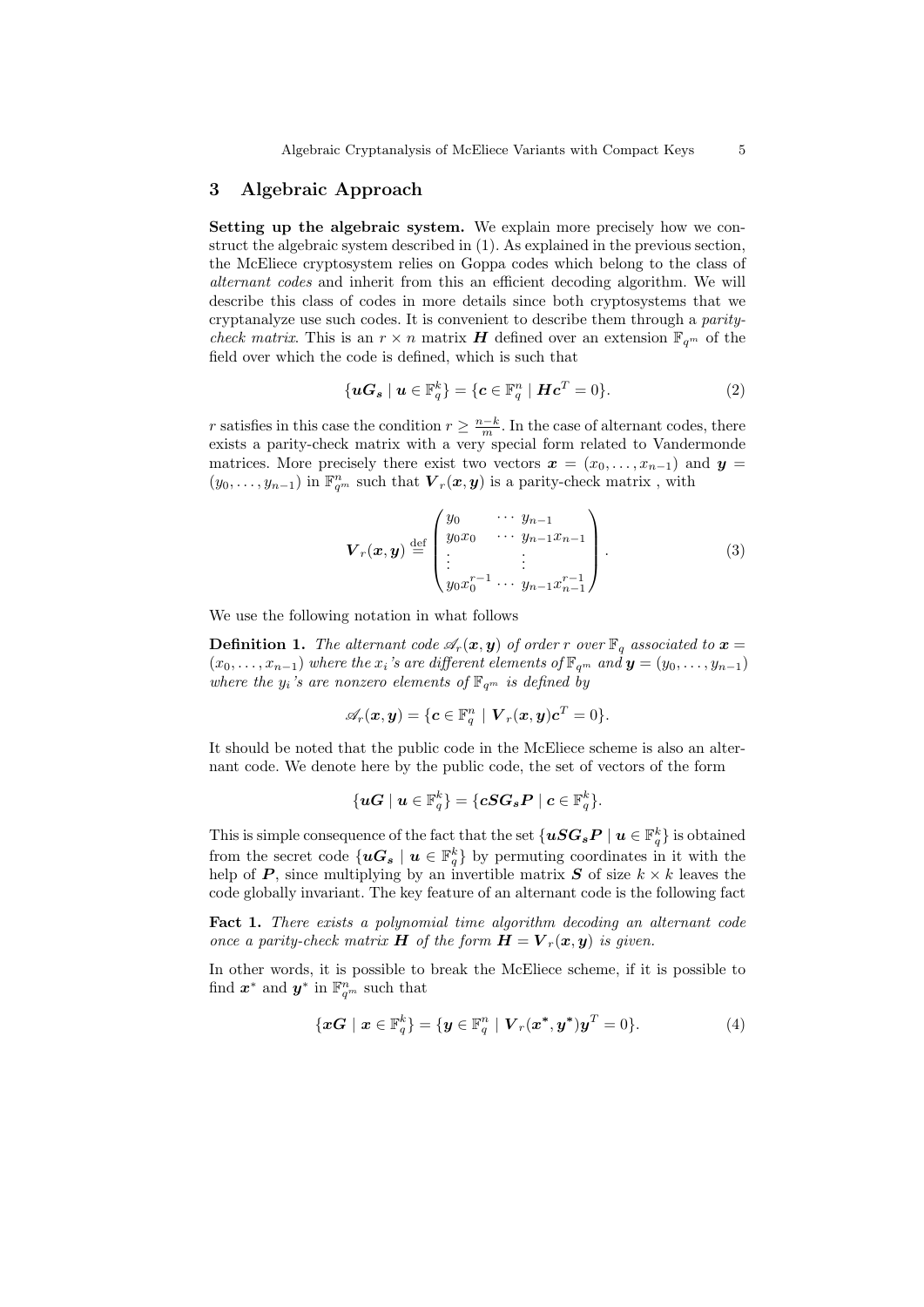From the knowledge of this matrix  $\boldsymbol{V}_r(\boldsymbol{x^*}, \boldsymbol{y^*})$ , it is possible to decode the public code, that is to say to recover **u** from  $uG + e$ . Finding such a matrix clearly amounts to find a matrix  $\boldsymbol{V}_r(\boldsymbol{x^*},\boldsymbol{y^*})$  such that  $\boldsymbol{V}_r(\boldsymbol{x^*},\boldsymbol{y^*})\boldsymbol{G}^T=\boldsymbol{0}$ . By bringing in 2n variables  $X_0, \ldots, X_{n-1}$  and  $Y_0, \ldots, Y_{n-1}$  where  $X_i$  corresponds to  $x_i^*$  and  $Y_i$  to  $y_i^*$  we see that this is equivalent to solve the following system:

$$
\left\{g_{i,0}Y_0X_0^j + \dots + g_{i,n-1}Y_{n-1}X_{n-1}^j = 0 \mid i \in \{0,\dots,k-1\}, j \in \{0,\dots,r-1\}\right\}
$$
(5)

where the  $g_{i,j}$ 's are the entries of the known matrix G with  $0 \leq i \leq k-1$  and  $0 \leq j \leq r-1$ .

The cryptosystems proposed in [5, 27] follow the McEliece scheme [25] with the additional goal to design a public-key cryptosystem with very small key sizes. They both require to identify alternant codes having a property that allows matrices to be represented by very few rows. In the case of [5] circulant matrices are chosen whereas the scheme [27] focuses on dyadic matrices. These two families have in common the fact the matrices are completely described from the first row. The public generator matrix  $G$  in these schemes is a block matrix where each block is circulant in [5] and dyadic in [27].

We shall see that the algebraic approach previously described leads to a keyrecovery in nearly all the parameters proposed in both schemes. The crucial point that makes the attack possible is the fact that we have a system with much less unknowns than in the case of the McEliece cryptosystem. This is due to both the particular structure of the matrices and their block form that describe the public alternant codes. We finally end this section with a simple remark which explains that we can basically set one of the  $Y_i$ 's and two values of the  $X_i$ 's to an arbitrary value in the algebraic system (1).

Proposition 1 ([24, Chap. 10, p. 305]). Let  $(X_0, \ldots, X_{n-1}), (Y_0, \ldots, Y_{n-1})$ be a solution of (1) and  $a \neq 0$ , b,  $c \neq 0$  be elements of  $\mathbb{F}_{q^m}$ . Then  $(aX_0 +$  $b, \ldots, aX_{n-1} + b)$  and  $(cY_0, \ldots, cY_{n-1})$  is also a solution of (1).

Solving the Algebraic System. We describe now a general technique to solve the algebraic system  $McE_{k,n,r}(\mathbf{X}, \mathbf{Y})$  using Gröbner bases techniques [11–14]. Although the particular characteristics of the cryptosystems [5, 27] studied here will further influence the shape of  $McE_{k,n,r}(\mathbf{X}, \mathbf{Y})$  (number of variables, number of equations,  $\ldots$ ), we have designed a special strategy for taking advantage as much as possible of the intrinsic structure. We have made an implementation of the strategy described here. We will present the experimental results, as well as the improvements which are possible due to the quasi-cyclic and dyadic structures, in Section 4 (quasi-cyclic case) and Section 5 (dyadic case).

As a first general remark, it is readily seen that  $\mathsf{McE}_{k,n,r}(\mathbf{X}, \mathbf{Y})$  is highly structured. For instance, it is very sparse as the only monomials occurring in the system are of the form  $Y_i X_i^j$ , with  $0 \le i \le k-1$  and  $0 \le j \le r-1$ . It can also be noticed that each block of  $k$  equations is  $bi-homogeneous$ , *i.e.* homogeneous if the variables of  $X$  (resp.  $Y$ ) are considered alone. Note that such structure already appears in the cryptanalysis of the MinRank problem [15].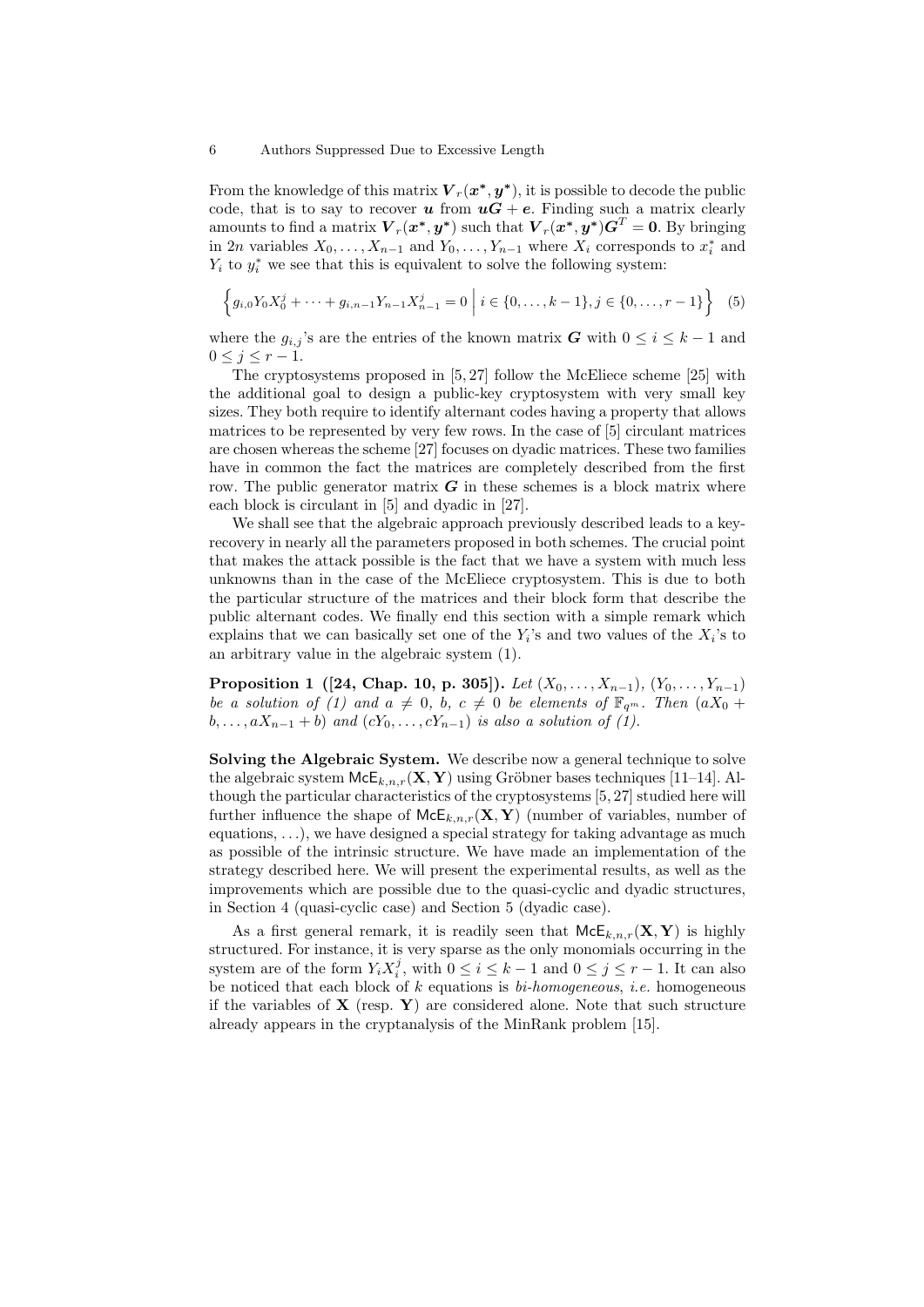Due to the particular structure of the system, it makes sense to design a specific strategy for solving  $McE_{k,n,r}(\mathbf{X}, \mathbf{Y})$ . A simple way for solving this system would consist in generating the equations and try to solve it directly with a generic algorithm (for instance, the Gröbner basis algorithm available in the MAGMA computer algebra software). This approach fails for most challenges proposed in [27]. However, it is interesting to remark that this direct approach has been successful in practice for all challenges of [5]. We only mention that it takes between few minutes to 24 hours of computation using a negligible amount of memory. As a comparaison, the improved strategy that we will describe now permits to solve (almost) all the challenges of [5, 27] in few seconds using also a negligible amount of memory.

The first fundamental remark is that there are  $k$  linear equations in the  $n$ variables of the block Y in  $\mathsf{McE}_{k,n,r}(\mathbf{X}, \mathbf{Y})$ . This implies that all the variables of the block Y can be expressed in terms of  $d \geq n - k$  variables. From now on, we will always assume that the variables of the block  $Y'$  only refer to these d free variables. The first step is then to rewrite the system (1) only in function of the variables of **X** and **Y'**, *i.e.* the variables of **Y** \ **Y'** are substituted by linear combinations involving only variables of  $Y'$ . For the cryptosystems considered in this paper  $[5, 27]$ , the number of free variables d in Y' can be rather small (typically 1 or 2 for some challenges). Furthermore, the quasi-cyclic and dyadic structures provide additional linear equations in the variables of  $X$  and  $Y'$  which can be also used to rewrite/clean the system. In the sequel, we will denote by  $McE_{k,n,r}(\mathbf{X}', \mathbf{Y}')$  the system obtained from  $McE_{k,n,r}(\mathbf{X}, \mathbf{Y})$  by removing all the linear equations in  $X$  and  $Y$ .

The second crucial point is that as soon as the the projection of the solutions on the variables  $Y'$  are known, the system (1) simplifies to:

$$
\left\{g'_{i,0}X_0^j + \dots + g'_{i,n-1}X_{n-1}^j = 0 \mid i \in \{0,\dots,k-1\}, j \in \{0,\dots,r-1\}\right\}.
$$

This system is readily solved by keeping only the equations in this system which correspond to powers of the  $X_i$ 's which are powers of two. In other words we consider only the equations of the form  $g'_{i,0}X_0^{2^j} + \cdots + g'_{i,n-1}X_{n-1}^{2^j} = 0$  for j in  $\{0, \ldots, \lfloor \log_2(r-1) \rfloor\}$  and i in  $\{0, \ldots, k-1\}$ . Hence, we obtain a quasi bi-linear system because the system is always defined over a field of characteristic two. Moreover, it has very few monomials per equation and can be easily solved in practice by computing a Gröbner basis.

The most difficult part of the computation is to find a projection of the solutions with respect to the variables of the block  $\mathbf{Y}'$ . Notice that an exhaustive search on the d free variables of  $Y'$  leads to a practical attack for some of the challenges proposed in [5, 27]. We will present below an even more efficient strategy to recover Y'. More formally, let  $\mathcal I$  be the ideal generated by  $\mathsf{McE}_{k,n,r}(\mathbf X', \mathbf Y')$ and  $V$  be the corresponding variety *i.e.* the set of solutions. The goal is to compute the projection of  $V$ , denoted by  $V'$ , on the variables of  $Y'$ . This can done by computing a Gröbner basis (w.r.t. a degree order)  $G_{\text{deg}}$  of  $\mathcal{I} \cap \mathbb{F}_{q^m}[\mathbf{Y}']$ . This is a classical problem in computer algebra which can be solved by using standard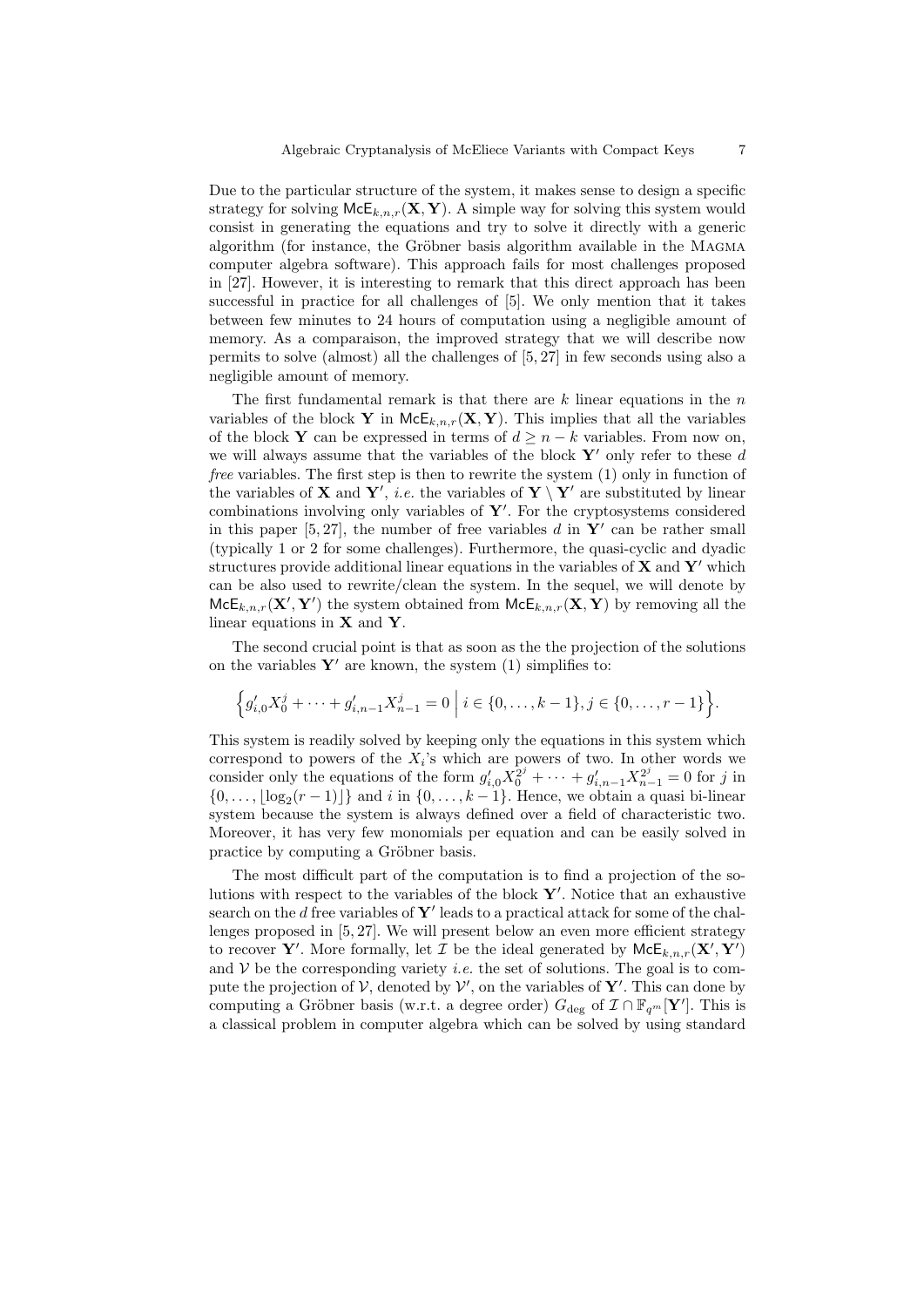elimination techniques (for instance see [1, Chap. 2.3, p. 69] or [12, Chap. 3, p. 112]. In the appendix, we briefly recall basic facts about elimination theory. In our context, we have used a slightly modified version of  $F_4$  [13] for computing a Gröbner basis  $G_{\text{deg}}$  of  $\mathcal{I} \cap \mathbb{F}_{q^m}[\mathbf{Y}']$ . Roughly speaking, the idea is to adapt the algorithm for performing the Gröbner basis computation in  $\mathbb{F}_{q^m}[\mathbf{X}'][\mathbf{Y}'], i.e.$ the set of polynomials in  $Y'$  whose coefficients are polynomials in  $\mathbb{F}_{q^m}[\mathbf{X}']$ . As for the usual  $F_4$ , we process degree by degree. However, we consider only the degree of the polynomials w.r.t. the variables of  $X'$ . We stop the computation as soon as we have sufficiently many equations in  $Y'$ , in other words, as soon as we detect that  $V'$  has a finite number of solution. Below, we describe more precisely the procedure which allows to compute a Gröbner basis  $G_{\text{deg}}$  of  $\mathcal{I} \cap \mathbb{F}_{q^m}[\mathbf{Y}']$ . As already explained, this is the most difficult part.

| <b>Algorithm 1:</b> ComputeProjection                                                                                           |
|---------------------------------------------------------------------------------------------------------------------------------|
| <b>Input</b> : The system $McE_{k,n,r}(\mathbf{X}', \mathbf{Y}')$                                                               |
| <b>Output:</b> A Gröbner basis $G_{\text{deg}}$ of $\mathcal{I} \cap \mathbb{F}_{q^m}[\mathbf{Y}']$                             |
| Let F be the equations of degree $2^i, 1 \leq i \leq r-1$ of $\mathsf{McE}_{k,n,r}(\mathbf{X}', \mathbf{Y}')$                   |
| Let F' be the system obtained from F by fixing "randomly" some variables of $X'$                                                |
| Compute a Gröbner basis $G_{\text{deg}}$ of $\mathcal{I} \cap \mathbb{F}_{q^m}[\mathbf{Y}']$ using the tweaked version of $F_4$ |
| Return $G_{\text{der}}$                                                                                                         |
|                                                                                                                                 |

Furthermore, to be sure that the variety  $\mathcal{V}'$  associated to  $\mathcal{I} \cap \mathbb{F}_{q^m}[\mathbf{Y}']$  has few solutions, we have to remove parasite solutions corresponding to  $X_i = X_j$  or to  $Y_j = 0$ . A classical way to do that is to introduce new variables  $u_{ij}$  and  $v_i$  and add to  $\mathsf{McE}_{k,n,r}(\mathbf{X}', \mathbf{Y}')$  equations of the form:

$$
u_{ij} \cdot (X_i - X_j) + 1 = \text{and } v_i \cdot Y_i + 1 = 0.
$$

In practice, we have not added all theses equations; but only few of them namely 4 or 5. The reason is that we do not want to add too many new variables. In addition, including few of such equations already permits to remove trivial solutions. We also have to remove some degree of freedom in the algebraic system by fixing randomly few variables of  $X'$  as explained in Proposition 1. It is important to notice that since we are removing component of high dimension the new system is indeed much faster to solve.

Finally, we have not considered all the equations of  $\mathsf{McE}_{k,n,r}(\mathbf{X}', \mathbf{Y}')$  to compute  $G_{\text{dec}}$ . This system being naturally over-defined, we can "safely" remove some equations. Typically, it makes sense to consider the smaller subset of equations such that  $\mathcal V'$  is zero-dimensional and for which we can efficiently compute  $G_{\text{deg}}$ . The variety  $V'$  having few elements it is not difficult to recover this set from the knowledge of  $G_{\text{deg}}$ .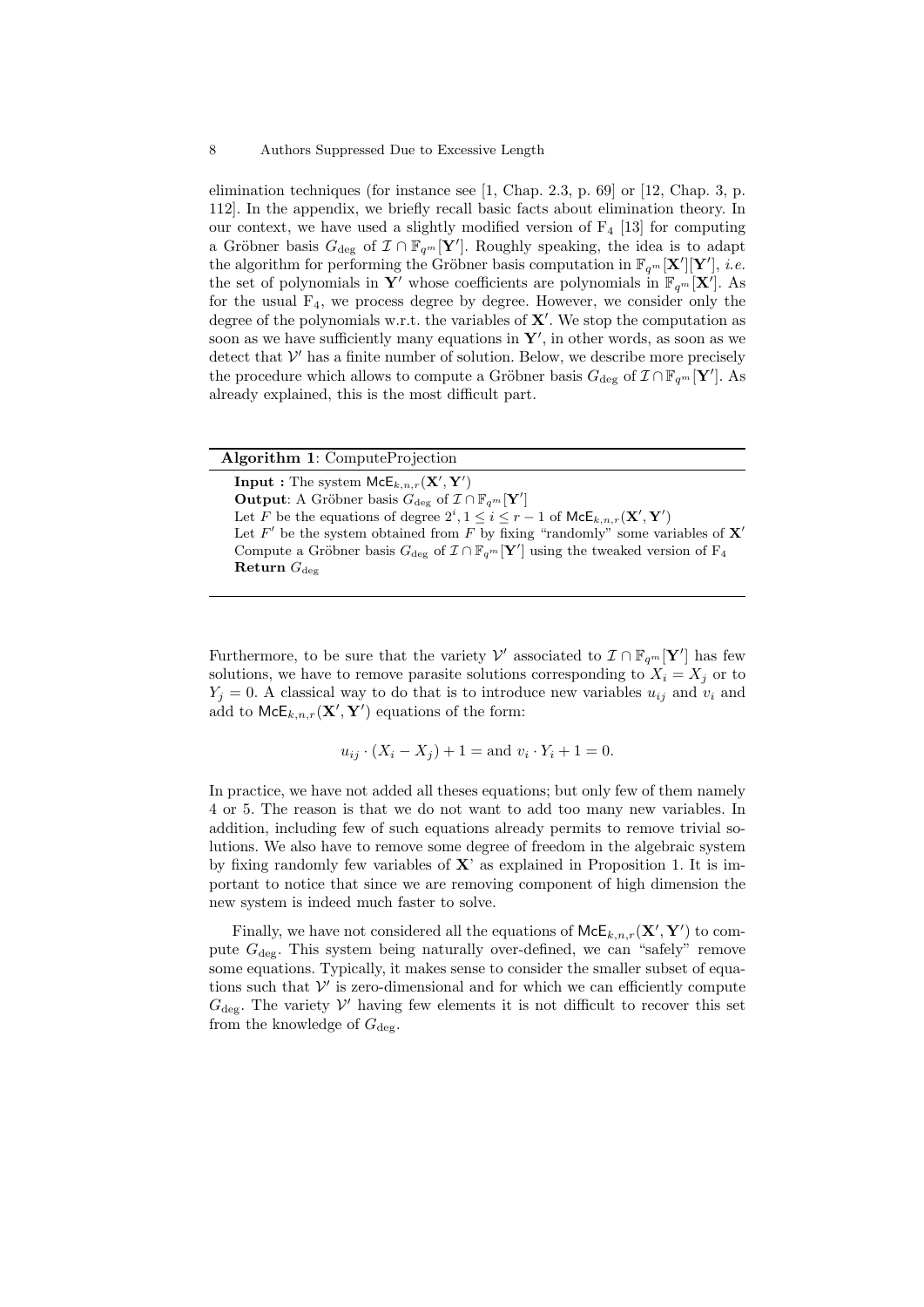Algebraic Cryptanalysis of McEliece Variants with Compact Keys 9

## 4 Algebraic Cryptanalysis of the Quasi-Cyclic Variant

The scheme presented in [5] suggests to use block matrices where each block is a circulant matrix. The public code  $\mathscr C$  suggested in [5] is defined on a field  $\mathbb{F}_q = \mathbb{F}_{2^s}$  which is considered as a subfield of  $\mathbb{F}_{q^m}$  for a certain integer m. Let  $\alpha$ be a primitive element of  $\mathbb{F}_{q^m}$ . Let  $\ell$  and  $N_0$  be such that  $q^m - 1 = N_0\ell$  and let  $\beta$ be an element of  $\mathbb{F}_{q^m}$  of order  $\ell$ . Although this is not explicitly stated in [5], it is readily checked that  $\mathscr C$  is defined from an  $r \times n$  parity-check matrix  $H$  over  $\mathbb F_{q^m}$ which is the juxtaposition of  $n_0$   $(n = \ell n_0)$  matrices  $\boldsymbol{H}^{(0)}, \cdots, \boldsymbol{H}^{(n_0-1)}$  of size  $r \times \ell$ . Each  $\boldsymbol{H}^{(b)} = (h_{i,j}^{(b)})$  with  $0 \le b \le n_0 - 1$ ,  $0 \le i \le r - 1$  and  $0 \le j \le \ell - 1$ is given by

$$
h_{i,j}^{(b)} = \gamma_b \beta^{(d_b+j)e} \left(\alpha^{w_b} \beta^{d_b+j}\right)^i \tag{6}
$$

where  $\gamma_b$  is a nonzero element of  $\mathbb{F}_{q^m}$ ,  $d_b$  is an integer of  $\{0, \ldots, \ell - 1\}$ , e is an integer of  $\{0, \ldots, \ell-1\}$  and the  $w_b$ 's are distinct integers of  $\{0, \ldots, N_0-1\}$ . From this, it is now clear that  $\mathscr{C}$  is an alternant code  $\mathscr{A}_r(\boldsymbol{x}, \boldsymbol{y})$  of order r associated to  $x = (x_0, \ldots, x_{n-1})$  and  $y = (y_0, \ldots, y_{n-1})$  which satisfy for any j in  $\{0, \ldots, \ell-1\}$ 

$$
x_{b\ell+j} = \alpha^{w_b} \beta^{d_b+j} \tag{7}
$$

$$
y_{b\ell+j} = \gamma_b \beta^{(d_b+j)e},\tag{8}
$$

It can be checked (see [5]) that  $\mathscr C$  has a public generating matrix  $G$  which is block circulant of size  $k \times n$  with k of the form  $k = k_0 \ell$  for some integer  $k_0$  (recall that  $k \geq n-rm$ ).

We present now an algebraic attack against the quasi-cyclic variant proposed in  $[5]$  that recovers  $x$  and  $y$  by setting up an algebraic system of the form  $McE_{k,n,r}(\mathbf{X}, \mathbf{Y})$  from the equation  $HG^{T} = 0$ . This would also give a system with  $2n$  unknowns. We can obtain a huge reduction of the number of unknowns by using Equations (7) and (8) which induce some linear relations between the  $x_i$ 's and the  $y_i$ 's. From these two equations we deduce that

$$
x_{b\ell+j} = x_{b\ell}\beta^j \tag{9}
$$

$$
y_{b\ell+j} = y_{b\ell}\beta^{je},\tag{10}
$$

for any j in  $\{0, \ldots, \ell - 1\}$  and j in  $\{0, \ldots, n_0 - 1\}$ . Furthermore, since in the cases considered in [5], e is small because it lies in the range  $\{0, \ldots, \ell - 1\}$  and  $\ell$  is less than 100, we may assume that:

**Assumption 2.** The secret integer e such that  $0 \le e \le \ell - 1$  is known.

This enables to simplify the description of the system  $\mathsf{McE}_{k,n,r}(\mathbf{X}, \mathbf{Y})$ . By setting up the unknown  $X_b$  for  $x_{b\ell}$  and the unknown  $Y_b$  for  $y_{b\ell}$  we obtain the following algebraic system.

**Proposition 2.** Let  $G = (g_{i,j})$  be the  $k \times n$  public generator matrix with  $k = k_0 \ell$ and  $n = n_0\ell$ . For any  $0 \le w \le r - 1$  and any  $0 \le i \le k - 1$ , the unknowns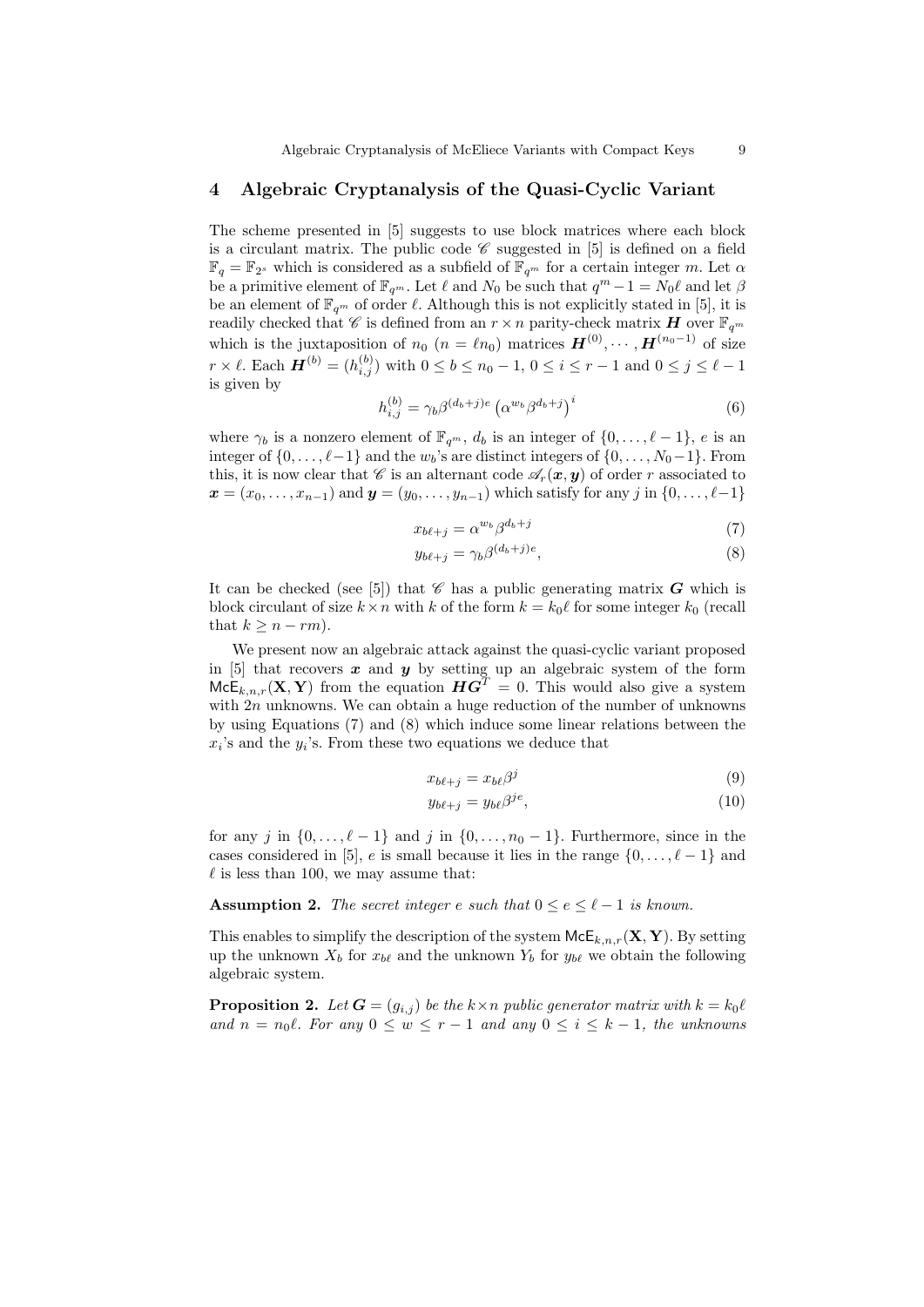$X_0, \ldots, X_{n_0-1}$  and  $Y_0, \ldots, Y_{n_0-1}$  should satisfy:

$$
\sum_{b=0}^{n_0-1} g'_{i,b,w} Y_b X_b^w = 0 \qquad \text{where} \quad g'_{i,b,w} \stackrel{\text{def}}{=} \sum_{j=0}^{\ell-1} g_{i,b\ell+j} \beta^{j(e+w)}.
$$
 (11)

Proof. We observe that

$$
\sum_{j=0}^{n-1} g_{i,j} y_j x_j^w = \sum_{b=0}^{n_0-1} \sum_{j=0}^{\ell-1} g_{i,b\ell+j} y_{b\ell+j} x_{b\ell+j}^w = \sum_{b=0}^{n_0-1} \sum_{j=0}^{\ell-1} g_{i,b\ell+j} y_{b\ell} x_{b\ell}^w \beta^{je} \beta^{jw}
$$

$$
= \sum_{b=0}^{n_0-1} y_{b\ell} x_{b\ell}^w \left( \sum_{j=0}^{\ell-1} g_{i,b\ell+j} \beta^{je} \beta^{jw} \right)
$$

By setting  $X_b$  for  $x_{b\ell}$  and  $Y_b$  for  $y_{b\ell}$  we obtain the aforementioned system.

Theoretically by Proposition 1, we would be able to fix two variables, say  $X_0$  and  $X_1$ , and one variable  $Y_i$ , for instance  $Y_0$ , to arbitrary values as long as  $X_0 \neq X_1$  and  $Y_0 \neq 0$ . However, if we do it, we then lose the linear relations between the  $x_i$ 's given in (9). Therefore we can only fix one  $X_i$  and one  $Y_i$  as stated in Lemma 1 that is straightforward to prove.

**Lemma 1.** Let  $(X_0, ..., X_{n_0-1}), (Y_0, ..., Y_{n_0-1})$  be a solution of (11). Then  $(aX_0, \ldots, aX_{n_0-1})$  and  $(cY_0, \ldots, cY_{n_0-1})$  is also a solution of (11) for any  $a \neq 0$ and  $c \neq 0$  of  $\mathbb{F}_{q^m}$ .

Hence, the total number of unknowns is  $2(n_0 - 1)$ . Furthermore there are many redundant equations in Proposition 2. This comes from the block circulant form of G. From this form we know that  $g_{i\ell+u,b\ell+j} = g_{i\ell,b\ell+((j-u) \mod \ell)}$  for all u in  $\{0, \ldots, \ell - 1\}$  and i in  $\{0, \ldots, k_0 - 1\}$ . We also have:

$$
g'_{i\ell+u,b,w} = \sum_{j=0}^{\ell-1} g_{i\ell+u,b\ell+j} \beta^{j(e+w)} = \sum_{j=0}^{\ell-1} g_{i\ell,b\ell+(j-u) \mod \ell} \beta^{j(e+w)}
$$

$$
= \sum_{j=0}^{\ell-1} g_{i\ell,b\ell+j} \beta^{j(e+w)} \beta^{u(e+w)} = g'_{i\ell,b,w} \beta^{u(e+w)}
$$

We used the fact  $\beta^{\ell(e+w)} = 1$ . So for a given i, when u describes  $\{0, \ldots, \ell-1\}$ , the equations  $\sum_{b=0}^{n_0-1} g'_{i\ell+u,b,w} Y_b X_b^w = 0$  are all equivalent. This means that instead of having rk equations we have only  $\frac{rk}{\ell} = k_0 r$  algebraic equations.

**Proposition 3.** The system (11) has  $(n_0 - 1)$  unknowns  $Y_i$  and  $(n_0 - 1)$  unknowns  $X_i$ . Furthermore, it has  $k_0$  linear equations involving only the  $Y_i$ 's and  $(r-1)k/\ell = (r-1)k_0$  polynomial equations involving the unknowns  $Y_i X_i^w$  with  $w > 1$ .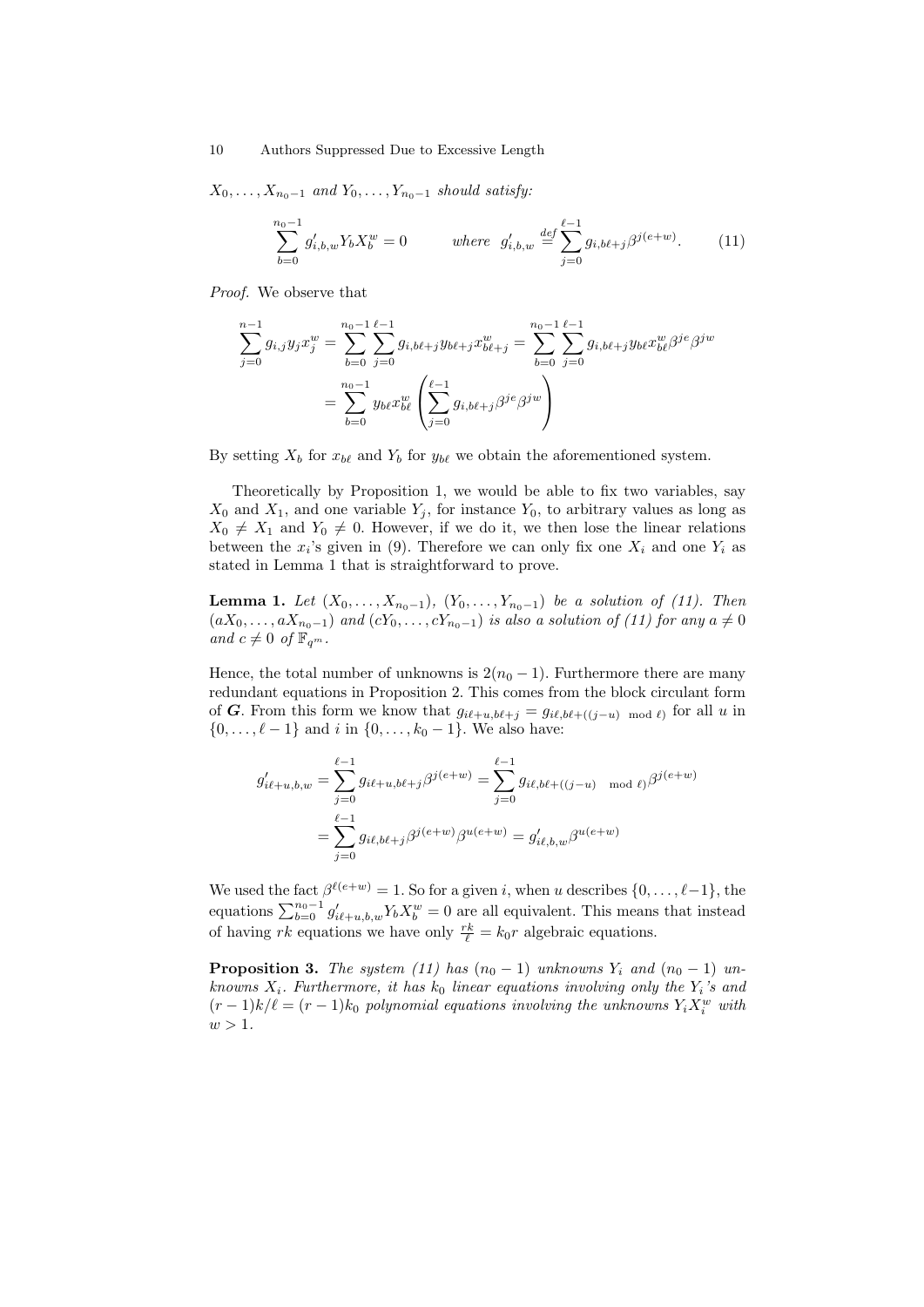From now on, we will always assume that redundant equations have been removed and the variables  $X_0$  and  $Y_0$  are fixed. Finally, note that there are  $d \stackrel{\text{def}}{=} n_0 - 1 - k_0$  free variables for the  $Y_i$ 's.

We now present experimental results obtained when solving the system described in (11) using the strategy described in Section 3. The experimental results have been obtained with several Xeon bi-processor 3.2 Ghz, with 16 Gb of Ram. The instances of our problem have been generated using the MAGMA software. We used the MAGMA version 2.15 for our computations. The  $F_5$  [14] algorithm has been implemented in C language in the FGb software. We used this implementation for computing the first Gröbner basis (i.e. which is used in Algorithm 1). All the other computations are performed under Magma including factorizing some univariate polynomials and computing Gröbner bases using the  $F_4$  [13] algorithm. The most important observation is that we have been able to solve all

**Table 1.** Cryptanalysis results for [5]  $(m = 2)$ 

| Challenge                 | a           |                      |      |     |     |                 | $\ell  n_0 d$ Security [5] Unknowns Equations Time (Operations, Memory) |
|---------------------------|-------------|----------------------|------|-----|-----|-----------------|-------------------------------------------------------------------------|
| $A_{16}$                  | $2^{\circ}$ | 51                   |      | 9 3 | 80  | 16              | $510 0.06 \text{ sec } (2^{18.9} \text{ op}, 115 \text{ Meg})$          |
| $B_{16}$                  | $2^8$       | 51                   | 10 3 |     | 90  | 18              | 612 0.03 sec $(2^{17.1}$ op, 116 Meg)                                   |
| $C_{16}$                  | $2^{8}$     | 51                   | 12 3 |     | 100 | 22 <sub>1</sub> | 816 0.05 sec $(2^{16.2}$ op, 116 Meg)                                   |
| $D_{16}$                  | $2^8$       | 51                   | 15 4 |     | 120 | 28              | $1275 0.02 \text{ sec } (2^{14.7} \text{ op}, 113 \text{ Meg})$         |
| $A_{20}$ $ 2^{10}$        |             | 75                   |      | 6 2 | 80  | 10              | $337 0.05 \text{ sec } (2^{15.8} \text{ op}, 115 \text{ Meg})$          |
|                           |             |                      |      |     |     |                 |                                                                         |
| $B_{20} 2^{10} $          |             | 93                   |      | 6 2 | 90  | 10              | 418 0.05 sec $(2^{17.1}$ op, 115 Meg)                                   |
| $C_{20}$  2 <sup>10</sup> |             | 93                   |      | 8 2 | 110 | 14              | 697 0.02 sec $(2^{14.5}$ op, 115 Meg)                                   |
| $QC_{600}$                |             | $2^8$   255   15   3 |      |     | 600 | 28              | 6820 0.08 sec $(2^{16.6}$ op, 116 Meg)                                  |

the challenges of [5] in a negligible time because the dimension  $d = n_0 - 1 - k_0$  of the vector space solution for the  $Y_i$ 's is very small. We also proposed a challenge  $QC_{600}$  for showing the behaviour of our attack for high security levels.

# 5 Algebraic Cryptanalysis of the Dyadic Variant

The cryptosystem presented in [27] considers particular alternant codes called quasi-dyadic Goppa codes. Goppa codes form an important subclass of alternant codes. Goppa codes are defined by means of a polynomial  $G(X)$  of degree  $\ell$  with coefficients in  $\mathbb{F}_{q^m}$  and for which the sequence x is assumed not to contain any root of  $G(X)$ . The alternant code defined by the parity-check matrix  $\mathbf{V}_{\ell}(\boldsymbol{x}, \boldsymbol{y})$ with  $y_i = G(x_i)^{-1}$  is called a Goppa code over  $\mathbb{F}_q$  and is denoted by  $\mathscr{G}(x, G)$ . A detailed description of the key generation is given in Appendix B. We only provide important facts that are useful for recovering the private key. We first state an important result that shows that  $G$  defines actually an alternant code. The proof is given in Appendix C. The last important fact to know about  $G$  is that it is a  $k \times n$  matrix over  $\mathbb{F}_q$  such that  $n = n_0\ell$  and  $k \geq n - m\ell$  where  $n_0, \ell$ are given integers.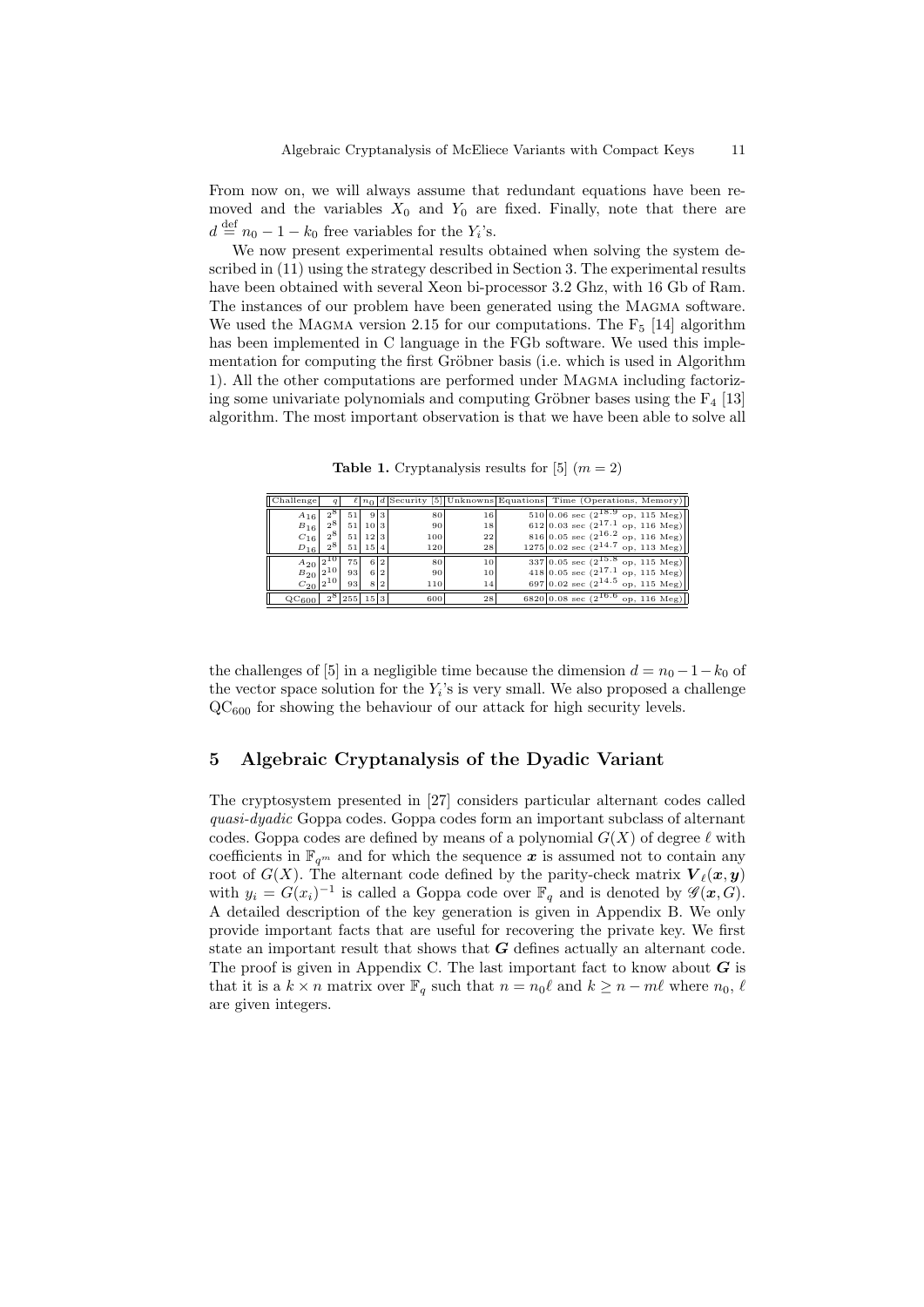**Proposition 4.** The code defined by the public generator matrix  $\bf{G}$  is an alternant code  $\mathscr{A}_{\ell}(\bm{x}, \bm{y})$  where for any  $0 \leq j \leq n_0 - 1$  and  $0 \leq i, i' \leq \ell - 1$ , we have the following equations:

$$
\begin{cases}\ny_{j\ell+i} = y_{j\ell} \\
x_{j\ell+i} + x_{j\ell} = x_i + x_0 \\
x_{j\ell+(i\oplus i')} = x_{j\ell+i} + x_{j\ell+i'} + x_{j\ell}\n\end{cases} (12)
$$

where  $\oplus$  is the bitwise exclusive-or on the binary representation of the indices.

The cryptanalysis of the system consists in defining  $n_0$  unknowns  $Y_0, \ldots, Y_{n_0-1}$ that play the role of the  $y_j$ 's and n unknowns  $X_0, \ldots, X_n$  that represent the  $x_j$ 's. We know specify the system of equations that we obtain directly from Proposition 4.

**Proposition 5.** For any w, j, i and i' such that  $0 \leq w \leq \ell - 1$ ,  $0 \leq j \leq n_0 - 1$ and  $1 \leq i, i' \leq \ell - 1$ , we have:

$$
\begin{cases}\n\sum_{j=0}^{n_0-1} Y_j \sum_{l=0}^{\ell-1} g_{i,j\ell+l} X_{j\ell+l}^w = 0 \\
X_{j\ell+i} + X_{j\ell} + X_i + X_0 = 0 \\
X_{j\ell+(i \oplus i')} + X_{j\ell+i} + X_{j\ell+i'} + X_{j\ell} = 0\n\end{cases}
$$
\n(13)

It is possible to simplify System (13) by observing, thanks to the third equation, that actually many variables  $X_i$ 's can be expressed in function of some few variables, namely  $X_{2^j}$  with  $0 \le j \le \log_2(\ell - 1)$  and  $X_b$  with  $0 \le b \le n_0 - 1$ .

Corollary 1. For any  $1 \leq i \leq \ell - 1$ , if we write the binary decomposition of  $i = \sum_{j=0}^{\log_2(\ell-1)} \eta_j 2^j$  then the following equation holds:

$$
X_i = X_0 + \sum_{j=0}^{\log_2(\ell-1)} \eta_j(X_{2^j} + X_0).
$$

We are also able to provide the exact number of unknowns we can fix to arbitrary values.

**Lemma 2.** Let  $(X_0, ..., X_{n-1}), (Y_0, ..., Y_{n-1})$  be a solution of (13) and  $a \neq 0$ ,  $b,c \neq 0$  be elements of  $\mathbb{F}_{q^m}$ . Then  $(aX_0 + b, \ldots, aX_{n-1} + b)$  and  $(cY_0, \ldots, cY_{n-1})$ is also a solution of (13).

*Proof.* The only fact to prove is that  $(X_0 + b, \ldots, X_{n-1} + b)$  is also a solution of the last two equations in (13). It is readily checked since  $\mathbb{F}_{q^m}$  is of charateristic two.

We can now completely give the effective number of equations after elimination of redundant equations.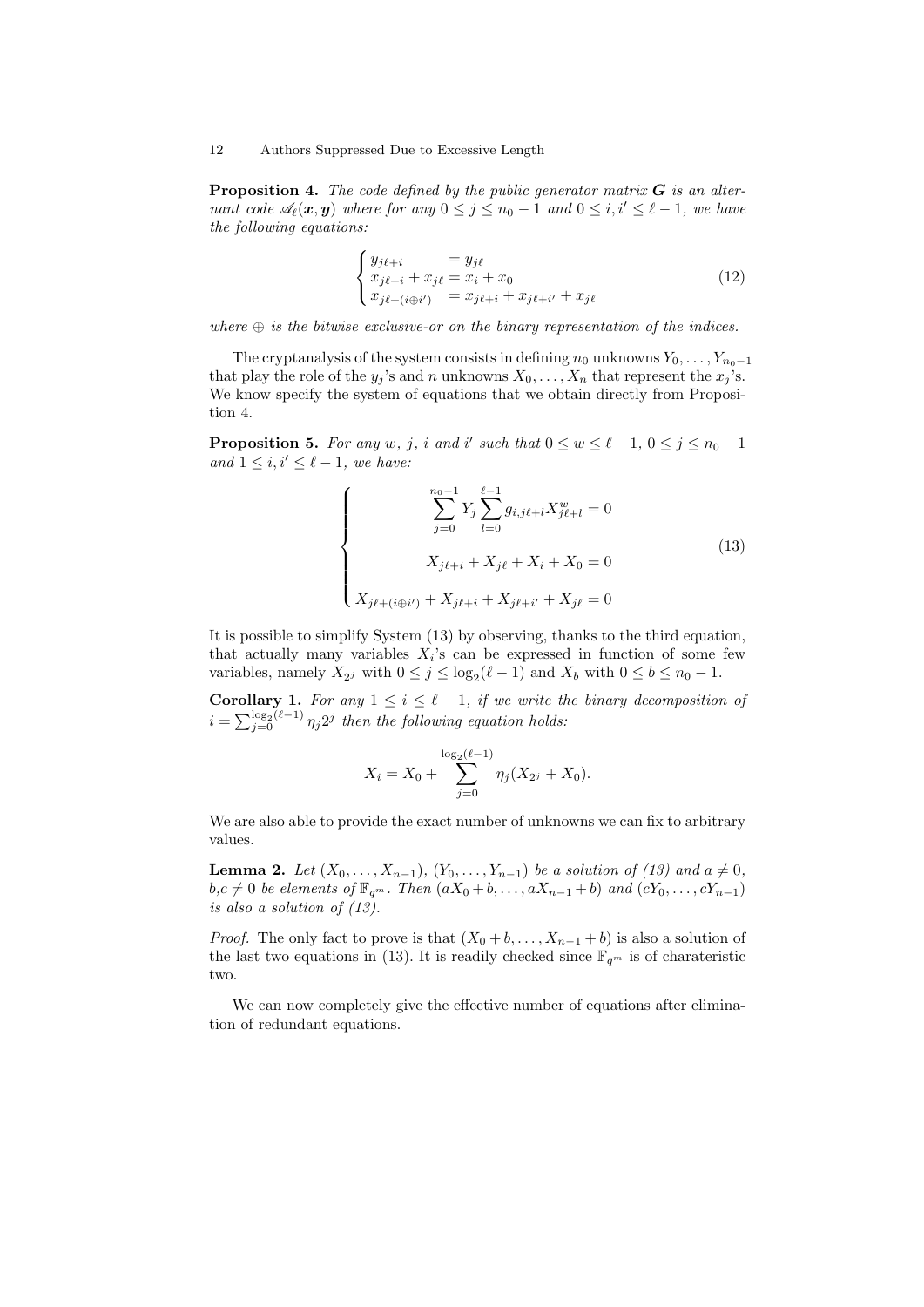**Proposition 6.** The system (13) has  $n_0 - 1$  unknowns  $Y_i$  and  $n_0 - 2 + \log_2(\ell)$ unknowns  $X_i$ . Furthermore, it has  $n_0 - m$  linear equations involving only the  $Y_i$ 's, and  $(\ell - 1)\ell(n_0 - m)$  polynomial equations involving the unknowns  $Y_i X_i^w$ with  $w > 1$ .

*Proof.* The number of variables  $Y_i$  is  $(n_0 - 1)$  since we can choose  $Y_0 = 1$ . As for the variables  $X_j$ , we observe that they can all be expressed only in function of  $X_{2j}$ and  $X_{i\ell}$  with  $0 \le j \le \log_2(\ell-1)$  and  $0 \le i \le n_0-1$ . So the number of unknowns  $X_j$  is  $\log_2(\ell-1)+1+n_0-2$  since we can fix two different arbitrary values for two variables, say  $X_0$  and  $X_\ell$  (Lemma 2). Using the fact that  $\log_2(\ell-1) = \log_2(\ell) - 1$ since  $\ell$  is a power of 2, we get the claimed number of unknowns. Furthermore, because of the dyadicity of G, the equations obtained with  $w = 0$  are identical when  $g$  describes all the rows of a dyadic block of  $G$ . This does not appear when  $w > 1$ . So we have  $k/\ell = n_0 - m$  linear equations that involve the Y<sub>i</sub>'s and  $(\ell - 1)k = (\ell - 1)\ell(n_0 - m)$  polynomial equations that contain variables of the form  $Y_i X_i^w$  where  $w > 1$ .

We now present in Table 2 the experimental results we obtained when we solve the system described in (13) using the strategy described in Section 3. As previously, the experimental results have been obtained with several Xeon biprocessor 3.2Ghz, with 16 Gb of Ram. The instances of our problem have been generated using the Magma software. We used the Magma version 2.15 for our computations. The  $F_5$  [14] algorithm has been implemented in C language in the FGb software. We used this implementation for computing the first Gröbner basis  $(i.e.$  which is used in Algorithm 1). All the other computations are performed under Magma including factorizing some univariate polynomials and computing Gröbner bases using the  $F_4$  algorithm [13]. Table 2 also shows the impact of the degree extension m. Indeed, computation times indicate that the solutions are easy to find if  $m$  is small. This phenomenon is directly related to the size of the solution space of the variables  $Y_i$ . We have seen in Section 3 that such variables satisfy a system of linear equations. From Proposition 6, the number of linear equations is  $k_0 = n_0 - m$  whereas the number of unknowns  $Y_i$  is  $n_0 - 1$ . Thus the dimension of the vector space solution for the  $Y_i$ 's is  $m-1$ . We also give in Table 2 new parameters (Dyadic<sub>256</sub> and Dyadic<sub>512</sub>) that are generated by "extrapolating" challenges given in [27]. We observe that this solution space is manageable in practise as long as  $m < 16$  because we did not succeed to find an efficient way to solve the challenges of [27] when  $m = 16$ .

# 6 Conclusion

We described in this paper a new algebraic approach to assess the security of the McEliece cryptosystem. We showed that the private key of this scheme is a solution of a very structured system of bi-homogeneous polynomial equations in two sets of unknowns  $Y_i$  and  $X_i$ . The solutions belong to a finite field  $\mathbb{F}_{q^m}$ whereas the coefficients of the system are in  $\mathbb{F}_q$  for some known integers m and q. This system comes from the particular structure of alternant codes used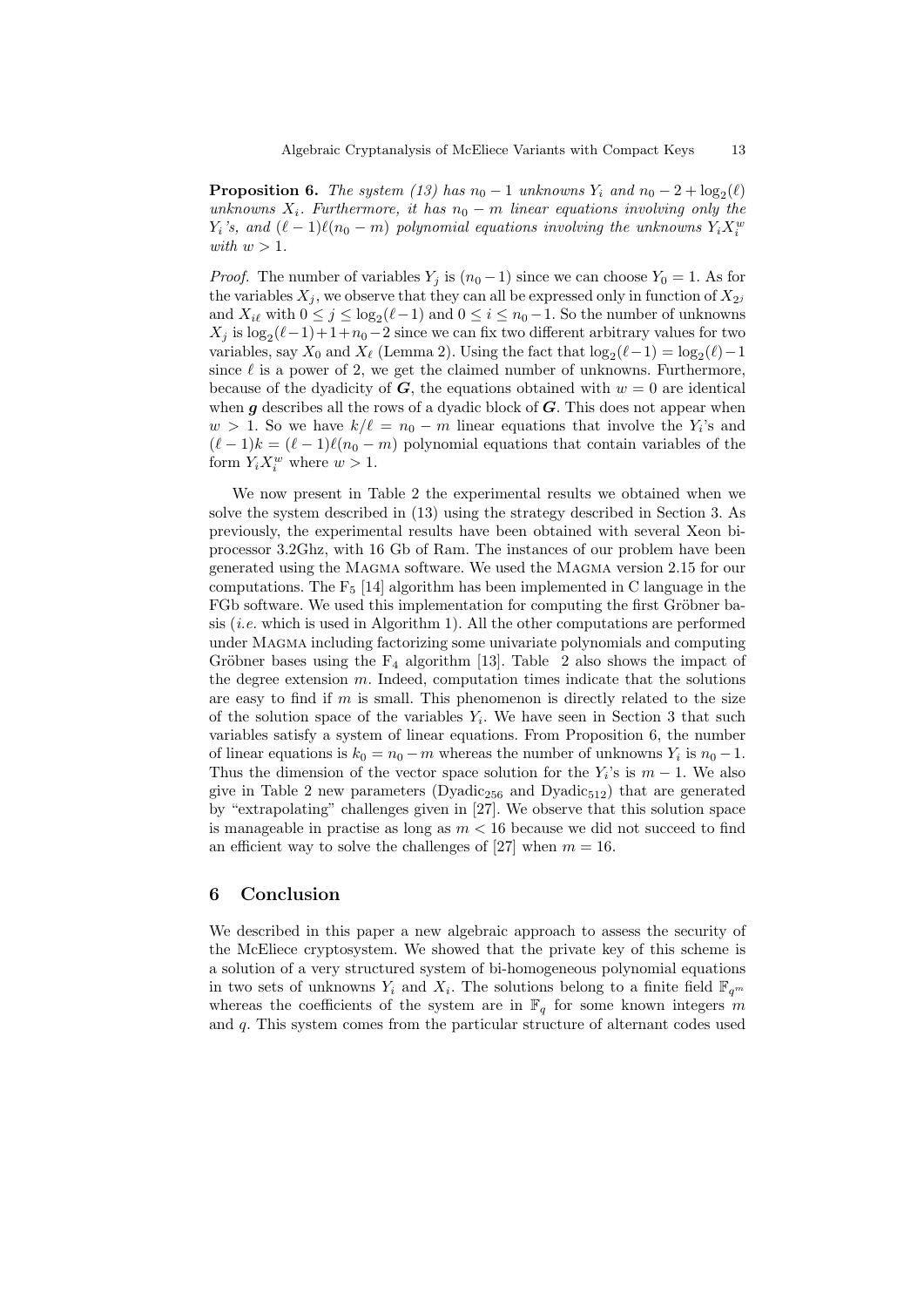| Challenge                                       | $q \mid m$     |          |           |     |     | $\ell  n_0 $ Security Unknowns Equations | Time (Operations, Memory)                                  |
|-------------------------------------------------|----------------|----------|-----------|-----|-----|------------------------------------------|------------------------------------------------------------|
| Table $2 2^2$                                   | 8              |          | 64 56     | 128 | 115 |                                          | 193, 584 1, 776.3 sec $(2^{34.2}$ op, 360 Meg)             |
| Table $2 2^4 $                                  | $\overline{4}$ | 64       | 32        | 128 | 67  | 112, 924                                 | 0.50 sec $(2^{22.1}$ op, 118 Meg)                          |
| Table $2 2^8 $                                  | $\mathbf{2}$   |          | $64$   12 | 128 | 27  | 40,330                                   | 0.03 sec $(2^{16.7}$ op, 35 Meg)                           |
| Table $3 2^8$                                   |                | 2 64 10  |           | 102 | 23  | 32, 264                                  | $0.03 \text{ sec } (2^{15.9} \text{ op}, 113 \text{ Meg})$ |
| Table $3 2^8 $ 2 128                            |                |          | 6         | 136 | 16  | 65,028                                   | $0.02 \text{ sec } (2^{15.4} \text{ op}, 113 \text{ Meg})$ |
| Table $3 2^8 $ 2 256                            |                |          |           | 168 | 13  | 130,562                                  | 0.11 sec $(2^{19.2}$ op, 113 Meg)                          |
| Table $5 2^8$                                   |                | 2 1 2 8  |           | 80  | 12  | 32,514                                   | $\boxed{0.06}$ sec $(2^{17.7}$ op, 35 Meg)                 |
| Table $5 2^8 $                                  |                | 2 1 2 8  | 5         | 112 | 14  | 48,771                                   | $0.02 \text{ sec } (2^{14.5} \text{ op}, 35 \text{ Meg})$  |
| Table $5 2^8 $ 2 128                            |                |          | 6         | 128 | 16  | 65,028                                   | 0.01 sec $(2^{16.6}$ op, 35 Meg)                           |
| Table $5 2^8 $ 2 256                            |                |          | 5.        | 192 | 15  | 195, 843                                 | $0.05 \text{ sec } (2^{17.5} \text{ op}, 35 \text{ Meg})$  |
| Table $5 2^8 $ 2 256                            |                |          | 6         | 256 | 17  | 261, 124                                 | 0.06 sec $(2^{17.8}$ op, 35 Meg)                           |
| $\vert$ Dyadic <sub>256</sub> $\vert 2^4 \vert$ |                | 4 128 32 |           | 256 | 68  | 455, 196                                 | 7.1 sec $(2^{26.1}$ op, 131 Meg)                           |
| $Dyadic512 28 2512$                             |                |          | -6        | 512 |     | 18 1, 046, 532                           | 0.15 sec $(2^{19.7}$ op, 38 Meg)                           |

Table 2. Cryptanalysis results for [27].

in McEliece. Indeed, the Goppa codes as proposed in [25] form a subfamily of alternant codes. Furthermore, the system is composed of two parts of equations: one part that consists of linear equations that involve only the unknowns  $Y_i$  and a second part where the equations involve terms of the form  $Y_i X_i^j$ .

We applied this approach to two new cryptosystems [27, 5] that are variants of the McEliece scheme. Both aim at reducing the public keys by using very structured block matrices (cyclic matrices in [5] and dyadic matrices in [27]). We show that our new cryptanalytic point of view is very efficient for all the parameters proposed in [5]. An implementation in Magma validates our attack and shows that the private key can be found in a negligible time. For the scheme [27], we are also able to fully recover the private key in almost all cases. An implementation in Magma shows that this can be done in time comparable to [5] as long as the dimension m of the solution vector space of the  $Y_i$ 's is small.

Thanks to a very recent development [16] on the solving of bihomogeneous bilinear systems, it is very likely that the solving technique presented here can be replaced by a new version of  $F_5$  dedicated to bi-linear systems. In our case, we can obtain a (quasi) bilinear system when we consider the equations involving terms of the form  $Y_i X_i^{2^j}$ . Moreover, this will permit to precisely estimate the complexity of the attack presented in this paper and will provide a concrete criteria to evaluate the security of future compact McEliece's variants.

Finally, it would be interesting to study if this algebraic approach followed here can be improved in order to mount an attack on the original McEliece cryptosystem. In this case however, there are much more unknowns than in the cases considered here and there is much more freedom left on the  $Y_i$ 's by looking at the linear equations involving only the  $Y_i$ 's.

## References

1. W. Adams and P. Loustaunau. An Introduction to Gröbner Bases. Americal Mathematical Society, 7 1994.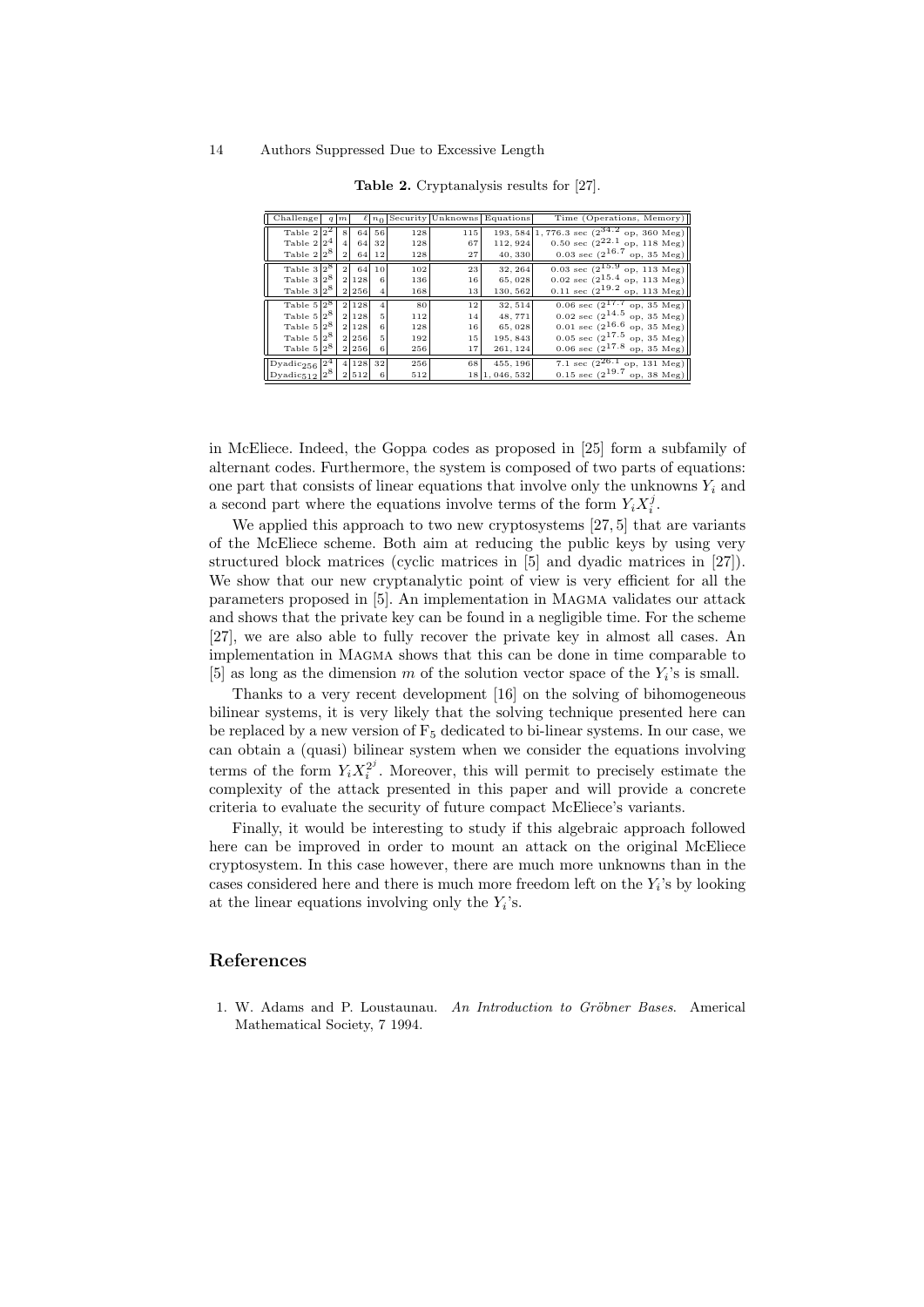- 2. R. Avanzi. Lightweight asymmetric cryptography and alternatives to rsa, ecrypt european network of excellence in cryptology. http://www.ecrypt.eu.org/ecrypt1/documents/D.AZTEC.2-1.2.pdf, 2005.
- 3. M. Baldi, M. Bodrato, and G.F. Chiaraluce. A new analysis of the McEliece cryptosystem based on QC-LDPC codes. In Security and Cryptography for Networks (SCN), pages 246–262, 2008.
- 4. M. Baldi and G. F. Chiaraluce. Cryptanalysis of a new instance of McEliece cryptosystem based on QC-LDPC codes. In IEEE International Symposium on Information Theory, pages 2591–2595, Nice, France, March 2007.
- 5. T. P. Berger, P.L. Cayrel, P. Gaborit, and A. Otmani. Reducing key length of the McEliece cryptosystem. In Bart Preneel, editor, Progress in Cryptology - Second International Conference on Cryptology in Africa (AFRICACRYPT 2009), volume 5580 of Lecture Notes in Computer Science, pages 77–97, Gammarth, Tunisia, June 21-25 2009.
- 6. T. P. Berger and P. Loidreau. How to mask the structure of codes for a cryptographic use. Designs Codes and Cryptography, 35(1):63–79, 2005.
- 7. T. P. Berger and Pierre Loidreau. Designing an efficient and secure public-key cryptosystem based on reducible rank codes. In INDOCRYPT, volume 3348 of LNCS, pages 218–229, 2004.
- 8. D. J. Bernstein, T. Lange, and C. Peters. Attacking and defending the McEliece cryptosystem. In PQCrypto, volume 5299 of LNCS, pages 31–46, 2008.
- 9. D. J. Bernstein, T. Lange, C. Peters, and H. van Tilborg. Explicit bounds for generic decoding algorithms for code-based cryptography. In Pre-proceedings of WCC 2009, pages 168–180, 2009.
- 10. B. Biswas and N. Sendrier. McEliece cryptosystem implementation: Theory and practice. In PQCrypto, volume 5299 of LNCS, pages 47–62, 2008.
- 11. Buchberger, B. Ein Algorithmus zum Auffinden der Basiselemente des Restklassenringes nach einem nulldimensionalen Polynomideal. PhD thesis, Innsbruck, 1965.
- 12. D. A. Cox, J. B. Little, and D. O'Shea. Ideals, Varieties, and algorithms: an Introduction to Computational Algebraic Geometry and Commutative Algebra. Undergraduate Texts in Mathematics, Springer-Verlag, New York., 2001.
- 13. J.-C. Faugère. A new efficient algorithm for computing gröbner bases (f4). Journal of Pure and Applied Algebra, 139(1-3):61–88, 1999.
- 14. J.-C. Faugère. A new efficient algorithm for computing gröbner bases without reduction to zero : F5. In ISSAC'02, pages 75–83. ACM press, 2002.
- 15. J.-C. Faug`ere, F. Levy-dit Vehel, , and L. Perret. Cryptanalysis of minrank. In David Wagner, editor, Advances in Cryptology - CRYPTO'08, volume 5157, pages 280–296, 2008.
- 16. Jean-Charles Faug`ere, Mohab Safey El Din, and Pierre-Jean Spaenlehauer. Gröbner bases of bihomogeneous ideals generated by polynomials of bidegree  $(1,1)$ : Algorithms and complexity. CoRR, abs/1001.4004, 2010.
- 17. Jean-Charles Faugère, Patrizia M. Gianni, Daniel Lazard, and Teo Mora. Efficient computation of zero-dimensional gröbner bases by change of ordering.  $J. Symb$ . Comput., 16(4):329–344, 1993.
- 18. C. Faure and L. Minder. Cryptanalysis of the McEliece cryptosystem over hyperelliptic curves. In Proceedings of the eleventh International Workshop on Algebraic and Combinatorial Coding Theory, pages 99–107, Pamporovo, Bulgaria, June 2008.
- 19. M. Finiasz and N. Sendrier. Security bounds for the design of code-based cryptosystems. In M. Matsui, editor, Asiacrypt 2009, volume 5912 of LNCS, pages 88–105. Springer, 2009.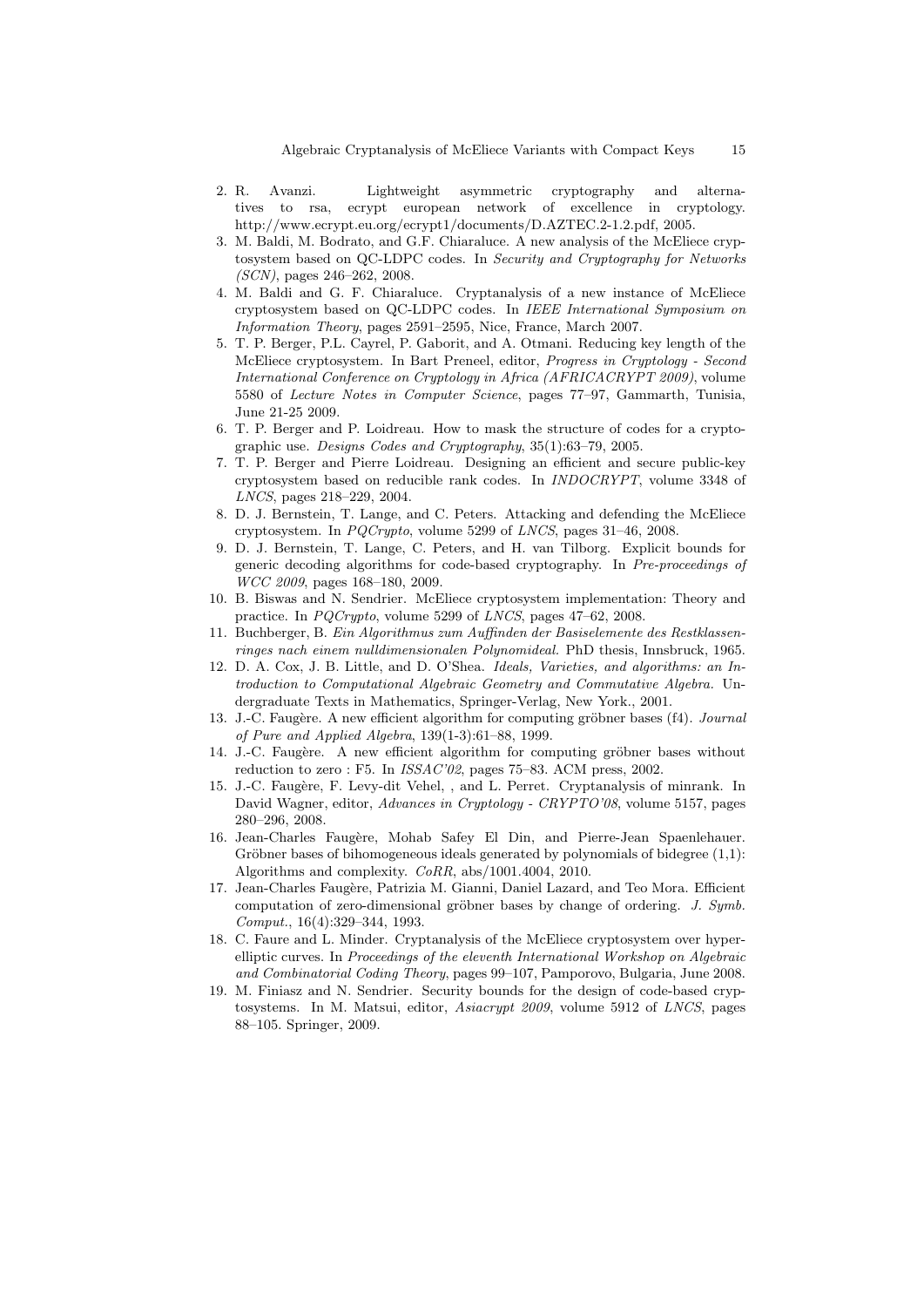- 16 Authors Suppressed Due to Excessive Length
- 20. E. Gabidulin, A. V. Paramonov, and O. V. Tretjakov. Ideals over a noncommutative ring and their applications to cryptography. In Proceedings of the Workshop on the Theory and Application of Cryptographic Techniques, number 547 in LNCS, pages 482–489, Brighton, april 1991.
- 21. P. Gaborit. Shorter keys for code based cryptography. In Proceedings of the 2005 International Workshop on Coding and Cryptography (WCC 2005), pages 81–91, Bergen, Norway, March 2005.
- 22. J. K. Gibson. Severely denting the Gabidulin version of the McEliece public key cryptosystem. Design Codes and Cryptography, 6(1):37–45, 1995.
- 23. H. Janwa and O. Moreno. McEliece public key cryptosystems using algebraicgeometric codes. Designs Codes and Cryptography, 8(3):293–307, 1996.
- 24. F. J. MacWilliams and N. J. A. Sloane. The Theory of Error-Correcting Codes. North–Holland, Amsterdam, fifth edition, 1986.
- 25. R. J. McEliece. A Public-Key System Based on Algebraic Coding Theory, pages 114–116. Jet Propulsion Lab, 1978. DSN Progress Report 44.
- 26. L. Minder and A. Shokrollahi. Cryptanalysis of the Sidelnikov cryptosystem. In Eurocrypt 2007, volume 4515 of Lecture Notes in Computer Science, pages 347–360, Barcelona, Spain, 2007.
- 27. R. Misoczki and P. S. L. M. Barreto. Compact McEliece keys from Goppa codes. In Selected Areas in Cryptography (SAC 2009), Calgary, Canada, August 13-14 2009.
- 28. H. Niederreiter. A public-key cryptosystem based on shift register sequences. In EUROCRYPT, volume 219 of LNCS, pages 35–39, 1985.
- 29. A. Otmani, J.P. Tillich, and L. Dallot. Cryptanalysis of McEliece cryptosystem based on quasi-cyclic ldpc codes. In Proceedings of First International Conference on Symbolic Computation and Cryptography, pages 69–81, Beijing, China, April 28- 30 2008. LMIB Beihang University.
- 30. R. Overbeck. Structural attacks for public key cryptosystems based on Gabidulin codes. J. Cryptology, 21(2):280–301, 2008.
- 31. V.M. Sidelnikov. A public-key cryptosytem based on Reed-Muller codes. Discrete Mathematics and Applications, 4(3):191–207, 1994.
- 32. V.M. Sidelnikov and S.O. Shestakov. On the insecurity of cryptosystems based on generalized Reed-Solomon codes. Discrete Mathematics and Applications, 1(4):439–444, 1992.
- 33. J. Stern. A method for finding codewords of small weight. In G. D. Cohen and J. Wolfmann, editors, Coding Theory and Applications, volume 388 of Lecture Notes in Computer Science, pages 106–113. Springer, 1988.
- 34. V. Gauthier Umana and G. Leander. Practical key recovery attacks on two McEliece variants. http://eprint.iacr.org/2009/509, 2009.
- 35. C. Wieschebrink. Cryptanalysis of the Niederreiter public key scheme based on GRS subcodes. eprint 452, available at http://eprint.iacr.org/2009/452.pdf, 2009.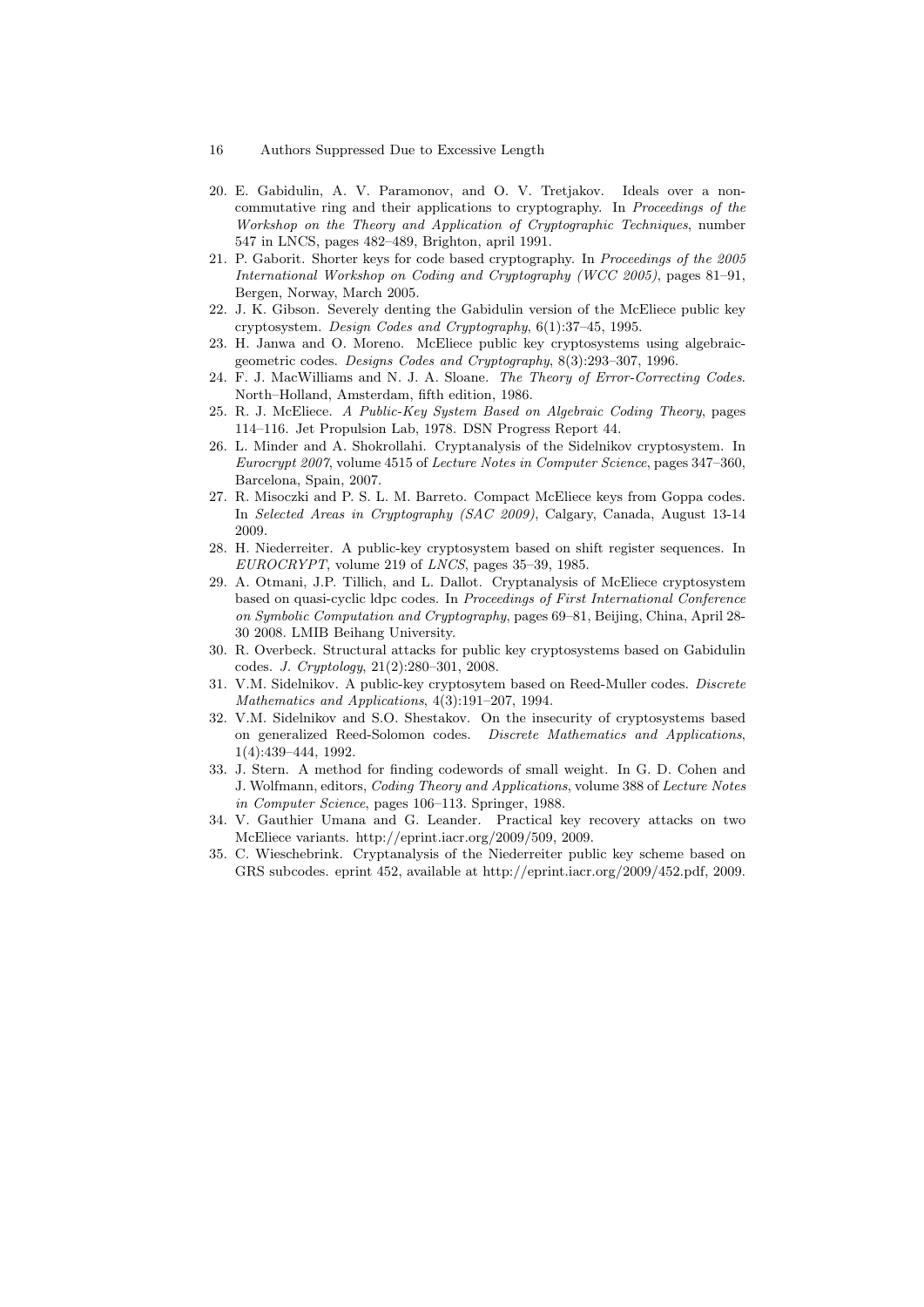# A Gröbner Basics.

The classical approach for computing a Gröbner basis of  $\mathcal{I} \cap \mathbb{F}_{q^m}[\mathbf{Y}']$  can be described as follows. A reader already familiar with polynomial system solving can skip this part. We have to choose a suitable ordering on the monomials (for a definition of such orders, see for instance [12, Chap. 2, p. 52]). In particular, we have to select an elimination ordering ([1, Chap. 2.3, p. 69]) on the blocks  $X'$ , Y' such that the variables occurring in X are greater that those of Y' (denoted by  $X' >> Y'$ ). According to [1, Theo. 2.3.4, Chap. 2.3, p. 69], this elimination ordering will permit to compute a Gröbner basis  $G_{\text{deg}}$  of  $\mathcal{I} \cap \mathbb{F}_{q^m}[\mathbf{Y}']$ with respect to a degree order on the variables of  $Y'$  (*i.e.* this is the order induced when "removing" the variables of the block  $X'$  in the elimination ordering). In theory, to compute the variety  $\mathcal{V}'$  associated to  $\mathcal{I} \cap \mathbb{F}_{q^m}[\mathbf{Y}'],$  we have to perform a change of ordering on  $G_{\text{deg}}$  to compute Gröbner basis  $G_{\text{lex}}$  of  $\mathcal{I} \cap \mathbb{F}_{q^m}[\mathbf{Y}']$ . If we assume that  $V'$  is zero-dimensional (i.e. has a finite number of solutions so that  $\#\mathcal{V}' < \infty$ , then an efficient tool to perform the change of ordering is the FGLM algorithm [17]. The complexity of computing  $G_{\text{lex}}$  from  $G_{\text{deg}}$  with FGLM is polynomial in the size of  $\mathcal{V}'$ , *i.e.*  $\mathcal{O}((\#\mathcal{V}')^3)$ . In our case, the size of  $\mathcal{V}'$  is very small  $(< 10$ ).

We have used a slightly modified version of  $F_4$  [13] for computing a Gröbner basis  $G_{\text{deg}}$  of  $\mathcal{I} \cap \mathbb{F}_{q^m}[\mathbf{Y}']$ . The idea is to adapt the algorithm for performing the Gröbner basis computation in  $\mathbb{F}_{q^m}[\mathbf{X}'][\mathbf{Y}'],$  i.e. the set of polynomials in  $\mathbf{Y}'$ whose coefficients are polynomials in  $\mathbb{F}_{q^m}[\mathbf{X}']$ . As for the usual  $F_4$ , we process degree by degree. However, we consider only the degree of the polynomials w.r.t. the variables of  $X'$ . We stop the computation as soon as we have sufficiently many equations in Y' (for instance, as soon as we detect that  $\mathcal{V}'$  has a finite number of solution, i.e. of dimension zero ). The modified version is defined below.

Fig. 1. Algorithm  $F_4$  (modified version)

| <b>Input:</b> $\begin{cases} \mathbf{X}' \text{ and } \mathbf{Y}' \\ F \text{ a finite subset of } \mathbb{F}_{q^m}[\mathbf{X}', \mathbf{Y}'] \\ < \text{ a monomial admissible order} \end{cases}$ |
|-----------------------------------------------------------------------------------------------------------------------------------------------------------------------------------------------------|
|                                                                                                                                                                                                     |
| <b>Output:</b> a finite subset of $\mathbb{F}_{q^m}[\mathbf{Y}']$ .                                                                                                                                 |
| $G := F$ and $P := \{ \text{CritPair}(f, g) \mid (f, g) \in G^2 \text{ with } f \neq g \}$                                                                                                          |
| while $P \neq \emptyset$ and $\dim(G \cap \mathbb{F}_{q^m}   \mathbf{Y}' ) > 0$ do                                                                                                                  |
| $d := \min \{ \deg_{\mathbf{X'}}(p) \mid p \in P \}$ minimal partial degree of critical pairs                                                                                                       |
| Extract from P, $P_d$ the list of critical pairs of degree d                                                                                                                                        |
| $R :=$ MATRIX_REDUCTION(Left $(P_d) \cup$ Right $(P_d), G$ )                                                                                                                                        |
| for $h \in R$ do                                                                                                                                                                                    |
| $P := P \cup \{CritPair(h, g)   g \in G\}$                                                                                                                                                          |
| $G := G \cup \{h\}$                                                                                                                                                                                 |
| return $G\cap \mathbb{F}_{q^m}\left[ \mathbf{Y}'\right]$                                                                                                                                            |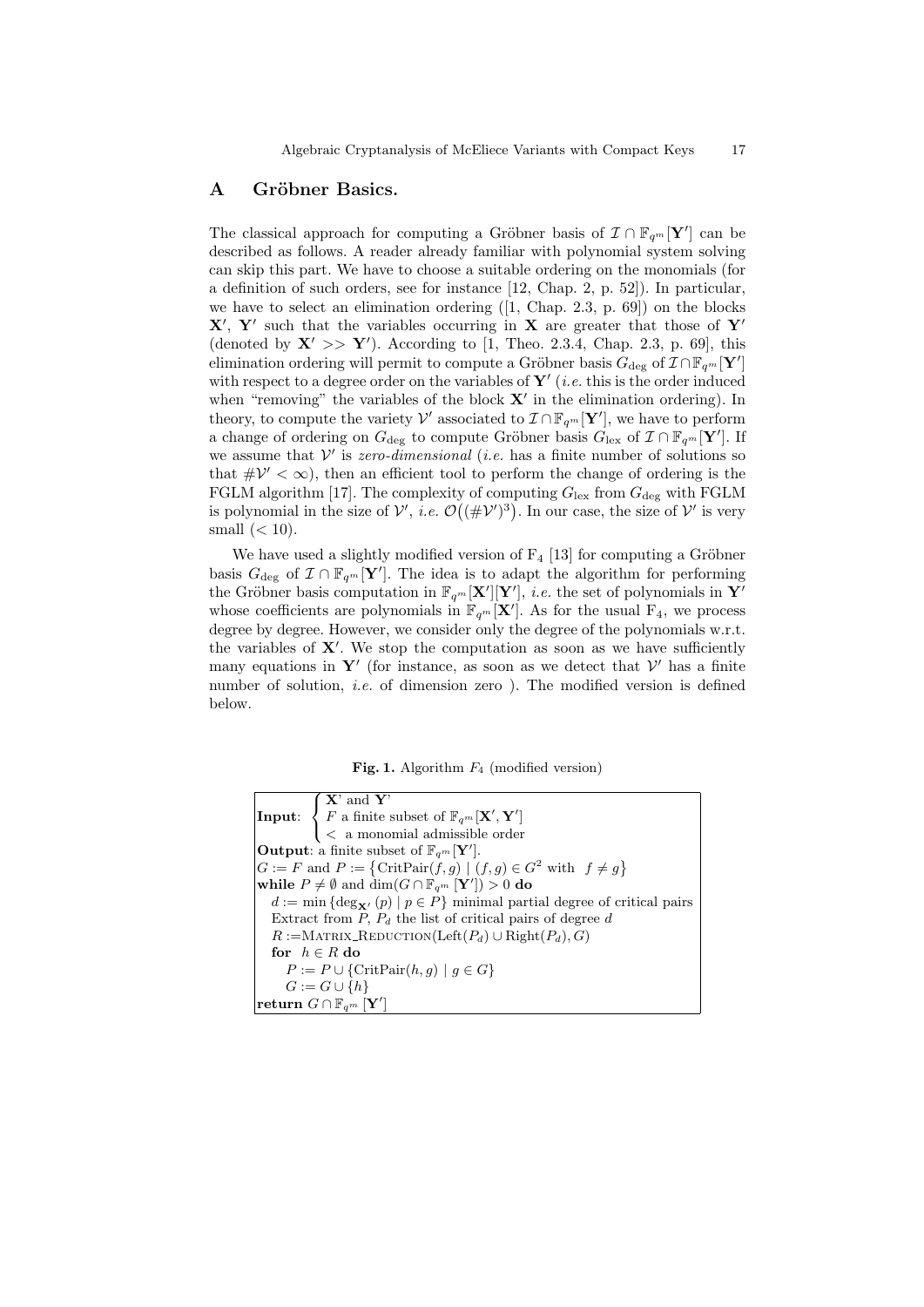For the definition of MATRIX\_REDUCTION, and CritPair, we refer to [13]. Briefly, the first function performs the usual polynomial reduction of Buchberger's algorithm [12] using linear algebra. The second function selects critical pairs with respect to a defined strategy.

# B Description of the Variant based on Dyadic Goppa Codes

The cryptosystem presented in [27] considers particular alternant codes called quasi-dyadic Goppa codes. Goppa codes form an important subclass of alternant codes. Goppa codes are defined by means of a polynomial  $G(X)$  of degree  $\ell$  with coefficients in  $\mathbb{F}_{q^m}$  and for which the sequence x is assumed not to contain any root of  $G(X)$ . The alternant code defined by the parity-check matrix  $\mathbf{V}_{\ell}(\boldsymbol{x}, \boldsymbol{y})$ with  $y_i = G(x_i)^{-1}$  is called a Goppa code over  $\mathbb{F}_q$  and is denoted by  $\mathscr{G}(x, G)$ . It has dimension  $n - m\ell$  and minimum distance  $d \geq \ell + 1$  [24, Chap. 12, p. 340]. In the special case where the roots  $z = (z_0, \ldots, z_{\ell-1})$  of  $G(X)$  are distinct and all belong to  $\mathbb{F}_{q^m}$  then  $\mathscr{G}(\mathbf{z}, G)$  admits a parity-check matrix  $\mathbf{C}(\mathbf{z}, \mathbf{x})$  in Cauchy form [24, p. 345].

The scheme in [27] considers a Goppa code that admits a parity-check matrix that is both a Cauchy matrix and a block matrix where each block is dyadic. An  $\ell \times \ell$  matrix  $\Delta = (\Delta_{i,j})$  with  $0 \leq i \leq \ell-1$  and  $0 \leq j \leq \ell-1$  is dyadic if and only if  $\Delta_{i,j} = h_{i \oplus j}$  where  $\oplus$  is the bitwise exclusive-or on the binary representation of the indices and  $\mathbf{h} = (h_0, \ldots, h_{\ell-1})$  is the first row of  $\Delta$ . Let  $\mathbf{h} = (h_0, \ldots, h_{N-1})$ be a vector of  $\mathbb{F}_{q^m}^N$  with  $\ell \leq N$ . We denote by  $\mathbf{\Delta}_{\ell}(h) = (\Delta_{i,j})$  the  $\ell \times N$  matrix such that  $\Delta_{i,j} = h_{i\oplus j}$ . One can easily observe that  $\Delta_{\ell}(h)$  is the juxtaposition of  $N_0$  dyadic matrices of size  $\ell \times \ell$  when  $N = N_0\ell$  for some integer  $N_0$ . Proposition 7 proved in [27, Theorem 2] characterizes dyadic Cauchy matrices.

**Proposition 7.** A necessary and sufficient condition for  $\mathbf{\Delta}_{\ell}(\mathbf{h})$  to be a Cauchy matrix  $C(z, x)$  is that  $\mathbb{F}_{q^m}$  is of characteristic 2 and for any i, j in  $\{0, \ldots, N-1\}$ we have:

$$
\frac{1}{h_{i\oplus j}} = \frac{1}{h_j} + \frac{1}{h_i} + \frac{1}{h_0}.\tag{14}
$$

Furthermore, for any  $\theta \in \mathbb{F}_{q^m}$  and for any  $z_i^* = 1/h_i + \theta$  and  $x_j^* = 1/h_j + 1/h_0 + \theta$ , the Cauchy matrix  $C(z^*,x^*)$  is equal to  $\Delta_{\ell}(h)$ .

Indeed, the public generator matrix  $G$  is a  $k \times n$  block matrix where each block is an  $\ell \times \ell$  dyadic matrix with  $\ell$  being a power of 2. The entries of G belong to  $\mathbb{F}_q$  and the integers k and n are chosen such that  $n = n_0\ell$  and  $k = n - m\ell = \ell(n_0 - m)$  where  $n_0$  is some integer and m defines the extension  $\mathbb{F}_{q^m}$ . The matrix G is obtained from a secret  $\ell \times n$  block parity-check matrix  $\bm{H}~=~\left(\bm{\varDelta}_{\ell}(\bm{f}_0)|\cdots|\bm{\varDelta}_{\ell}(\bm{f}_{n_0-1})\right)$  where each block  $\bm{\varDelta}_{\ell}(\bm{f}_j)$  is an  $\ell\times\ell$ dyadic matrix and for any  $0 \leq j \leq n_0 - 1$ ,  $\boldsymbol{f}_j$  is a vector of  $\mathbb{F}_{q^m}^{\ell}$  such that  $f_j = \gamma_j(h_{\omega_j\ell\oplus d_j}, h_{(\omega_j\ell+1)\oplus d_j}, \ldots, h_{((\omega_j+1)\ell-1)\oplus d_j})$  where  $\mathbf{h} = (h_0, \ldots, h_{N-1})$  is a random vector of  $\mathbb{F}_{q^m}^N$  that satisfies Equation (14) and such that  $N = N_0\ell$  for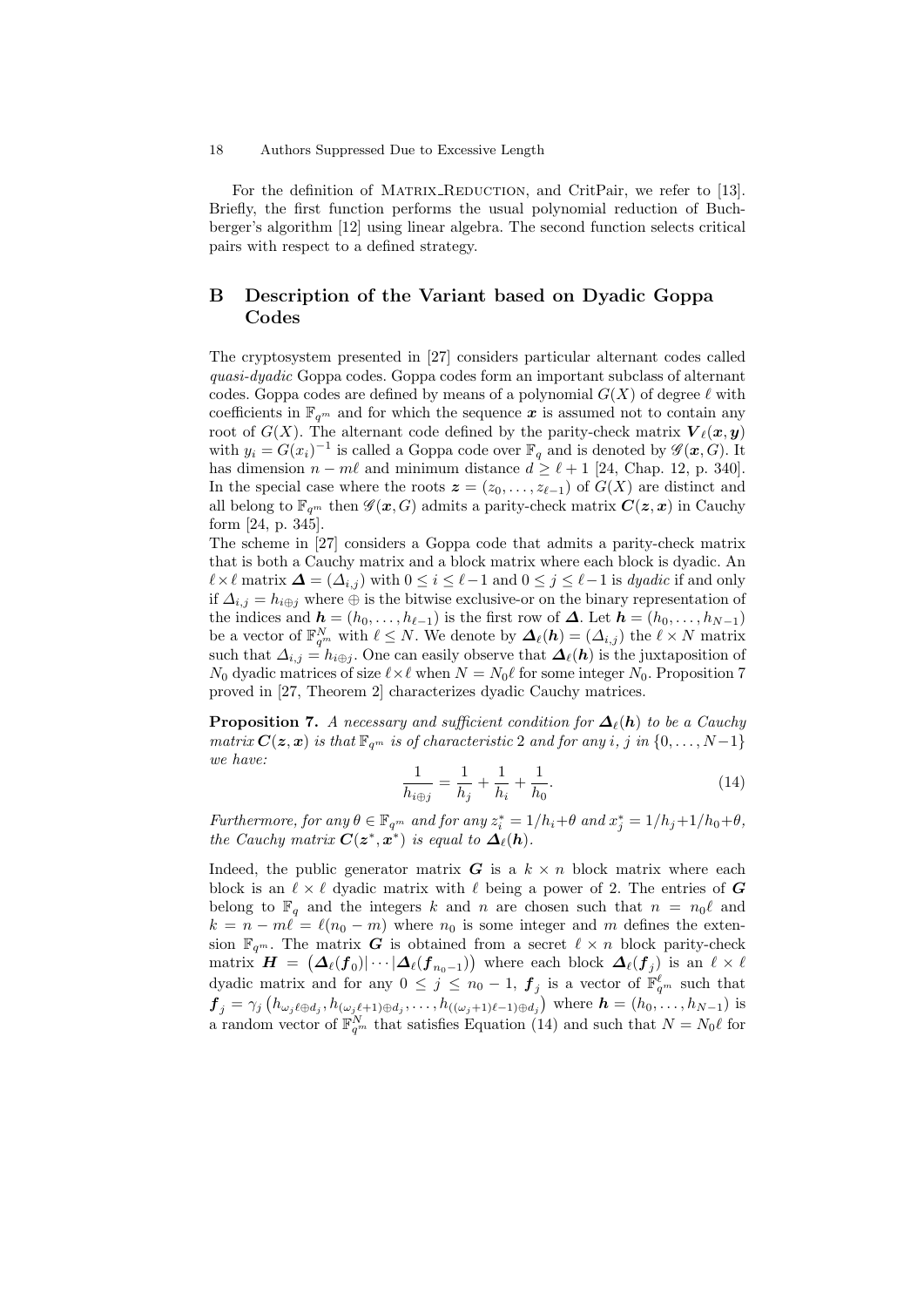some integer  $N_0 \gg n_0$ . The integers  $\omega_j$ ,  $d_j$  are chosen such that  $0 \leq \omega_j \leq N_0 - 1$ and  $0 \le d_j \le \ell - 1$ . The coefficients  $\gamma_j$  are non zero elements of  $\mathbb{F}_{q^m}$ . Note that the integers  $\omega_j$ 's are different. The secret key consists then of the vectors  $h$ ,  $\omega = (\omega_0, \ldots, \omega_{n_0-1}), d = (d_0, \ldots, d_{n_0-1})$  and  $\gamma = (\gamma_0, \ldots, \gamma_{n_0-1}).$ 

# C Proof of Proposition 4

**Lemma 3.** Let  $N = N_0 \ell$  with  $\ell = 2^e$  for some integer e and let **h** be a vector in  $\mathbb{F}_{q^m}^N$  that satisfies Equation (14). Let  $\mathscr{G}(\boldsymbol{a}^*,G)$  be the Goppa code such that  $\boldsymbol{a}^*$  =  $(a_0^*, \ldots, a_{N-1}^*)$  is defined by  $a_j^* = 1/h_j + 1/h_0$  for  $0 \leq j \leq N-1$  and  $G(X) = \prod_{i=0}^{\ell-1} (X - z_i)$  with  $z_i = 1/h_i$ . Then for any i, j in  $\{0, ..., N-1\}$  we have  $a^*_{i\oplus j} = a^*_i + a^*_j$  and for any  $0 \leq j \leq N_0 - 1$  and  $0 \leq i, i' \leq \ell - 1$ 

$$
G(a_{j\ell+i}^*)^{-1} = \prod_{l=j\ell}^{(j+1)\ell-1} h_l
$$

*Proof.* The property that  $a_{i\oplus j}^* = a_i^* + a_j^*$  comes from Equation (14). Furthermore, we have:

$$
G(a_{j\ell+i}^*)^{-1} = \prod_{\ell=0}^{\ell-1} (z_{\ell} - a_{j\ell+i}^*)^{-1} = \prod_{\ell=0}^{\ell-1} (1/h_{\ell} + 1/h_{j\ell+i} + 1/h_0)^{-1} = \prod_{\ell=0}^{\ell-1} h_{j\ell+\ell}
$$

which terminates the proof.

We remark in particular that we have  $G(a_{j\ell+i}^*) = G(a_{j\ell}^*)$  for any  $0 \le j \le n_0 - 1$ and  $0 \leq i \leq \ell - 1$ . The next lemma we give without proof shows that the action of a dyadic permutation can be simply characterized as a translation.

**Lemma 4.** Let t and d two integers such that  $0 \leq d \leq \ell - 1$ . For any vector  $\mathbf{v} = (v_0, \ldots, v_{\ell-1}),$  we have:

$$
\mathbf{v} \times \mathbf{\Delta}_{\ell}(b_d) = (v_d, v_{1 \oplus d}, \dots, v_{(\ell-1) \oplus d}) \tag{15}
$$

where the vector  $\mathbf{b}_d = (b_{d,0}, \ldots, b_{d,\ell-1})$  is such that  $b_{d,j} = 0$  if  $j \neq d$  and  $b_{d,d} = 1$ .

We are now prepared to prove Proposition 4. Let  $(h, \omega, d, \gamma)$  be the private key and let  $G$  be the public generator matrix. We shall see that a parity-check matrix for the code generated by  $G$  is  $V_{\ell}(a, \lambda)$  with  $a_{j\ell+i} = a^*_{(\omega_j t+i) \oplus d_{\ell}}$  and  $\lambda_{j\ell+i} =$  $\gamma_j G(a_{\omega_j t}^*)^{-1}$  where  $a^*$  and  $G(X)$  are defined as in Lemma 3. Indeed, we know that the code defined by the parity-check matrix  $\mathbf{\Delta}_{\ell}(h)$  is also defined by the parity-check matrix  $\mathbf{V}_{\ell}(\boldsymbol{a},\boldsymbol{\lambda})$  where  $\lambda_j = G(a_j)^{-1}$  for any  $0 \leq j \leq N-1$ . Recall from Lemma 3 that  $G(a_{j\ell+i}) = G(a_{j\ell})$  for any  $0 \le j \le N_0 - 1$  and  $0 \le i \le \ell - 1$ . The role of  $\omega$  is to pick  $n_0$  dyadic blocks from  $\Delta_{\ell}(h)$ . These blocks correspond to the columns  $a^*_{\omega_j \ell}, \ldots, a^*_{(\omega_j+1)\ell-1}$  of  $\mathbf{V}_{\ell}(\boldsymbol{a},\boldsymbol{\lambda})$  when j describes  $\{1,\ldots,n_0\}$ . These columns are then multiplied by a dyadic permutation matrix  $\mathbf{\Delta}_{\ell}(\mathbf{b}_{d_{\ell}})$ which leads to reorder the columns as  $a_{\omega_j \ell \oplus d_j}, \ldots, a_{((\omega_j+1)\ell-1)\oplus d_j}$  according to